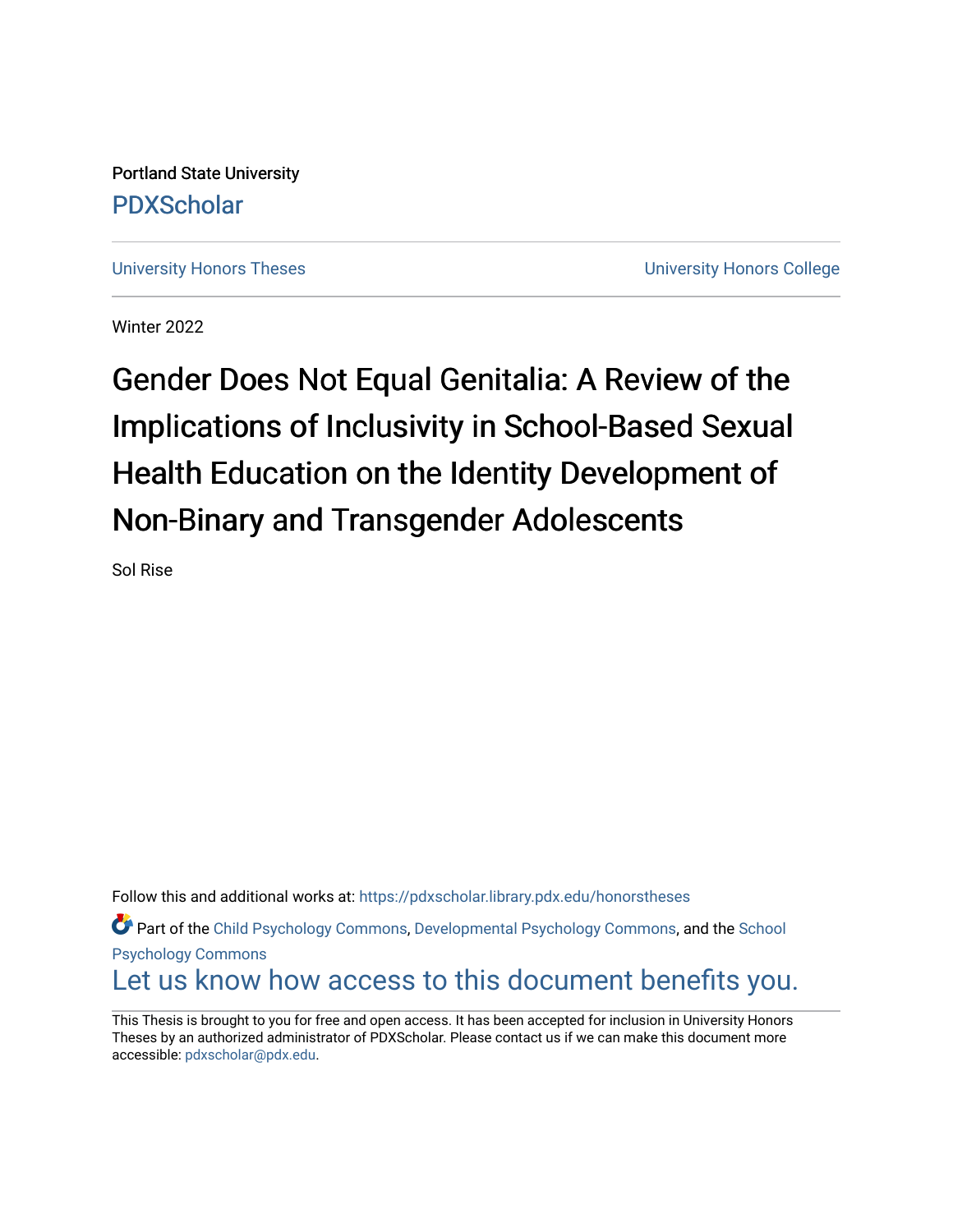Gender Does Not Equal Genitalia: A Review of the Implications of Inclusivity in School-Based Sexual Health Education on the Identity Development of Non-Binary and Transgender Adolescents

By

Sol N. Rise

An undergraduate honors thesis submitted in partial fulfillment of the requirements

for the degree of

Bachelor of Arts

in

University Honors

and

Psychology

Thesis Advisor

Karlyn Adams-Wiggins

Portland State 2022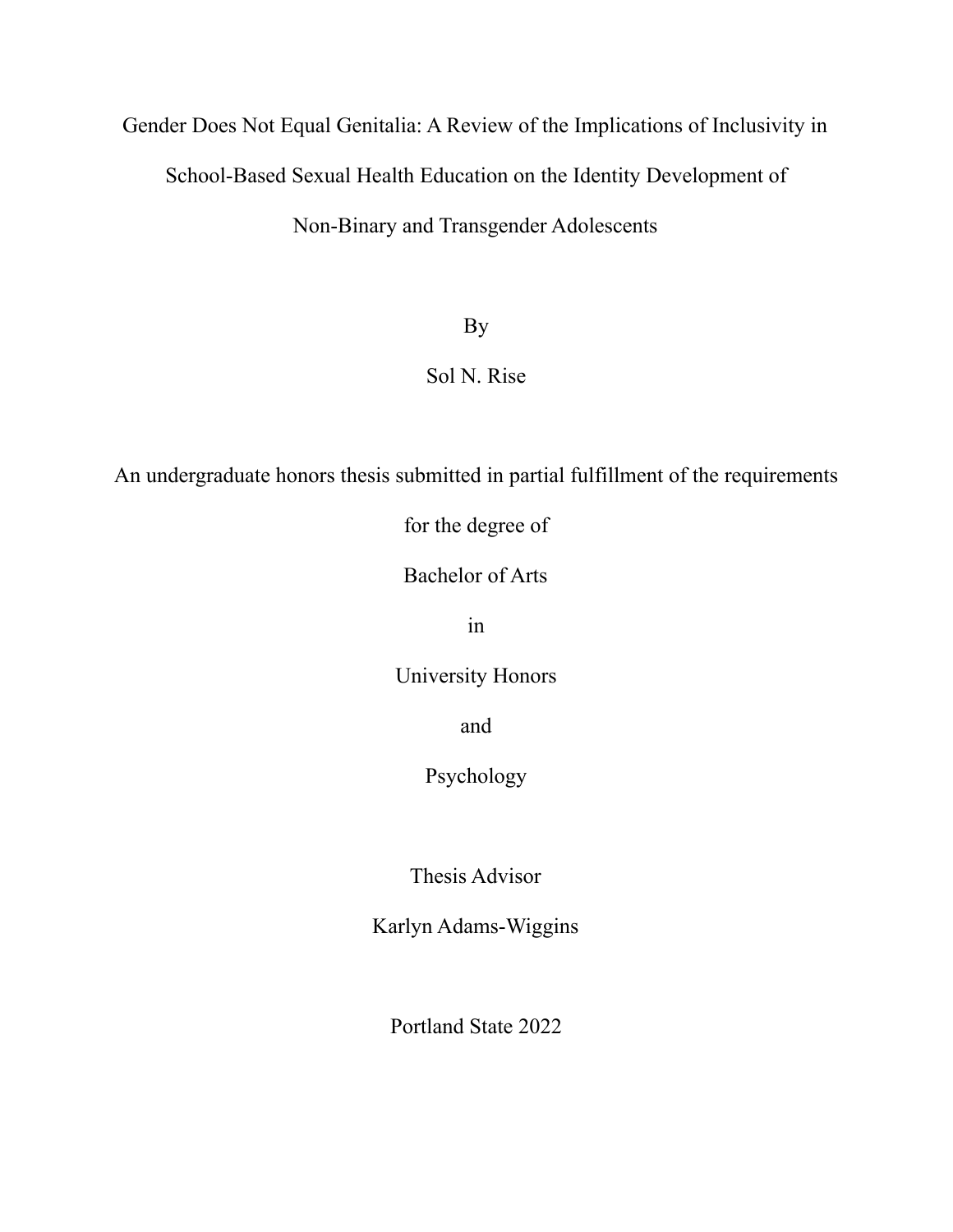## **Abstract**

Abstinence-only sexual education has historically been the predominant form of school-based sexuality and sexual health education in the United States since the early 1900s (Bay-Cheng, 2003). In recent years, there has been an emergence of more expansive and inclusive comprehensive education, however, both types of sexual education continue to affirm hetero- and cis-centric social and cultural norms around gender and sexual identity that leave transgender and non-binary youth at increased risk of poor psychological well-being and physical health outcomes (Riggs & Bartholomaeus, 2018; Haley et al., 2019). Drawing on Bronfenbrenner's Bioecological Model of Human Development, this thesis tentatively explores the possible implications gender and sexual orientation enclusive sex education has on the identity development of transgender and non-binary adolescents. The effects of school-based victimization are long-lasting and far reaching, especially as school remains a central environment during the developmental period of adolescence (Toomey et al., 2010). There have been considerable recommendations for increased inclusivity within the field of psychology. Three main recommendation categories are explored in this paper: 1) the importance of de-gendering anatomy through linguistics, 2) a non-judgmental approach to risk prevention, and 3) restructuring the narratives around sex to include positive outcomes and information on healthy relationships and consent. As a literature review, there is a necessity for further empirical research on identity development as it intersects with school-based sexual education for non-binary and transgender adolescents in the future.

*Keywords:* School-based sexual health education, Adolescent development, Non-binary, Transgender, Gender identity, Identity development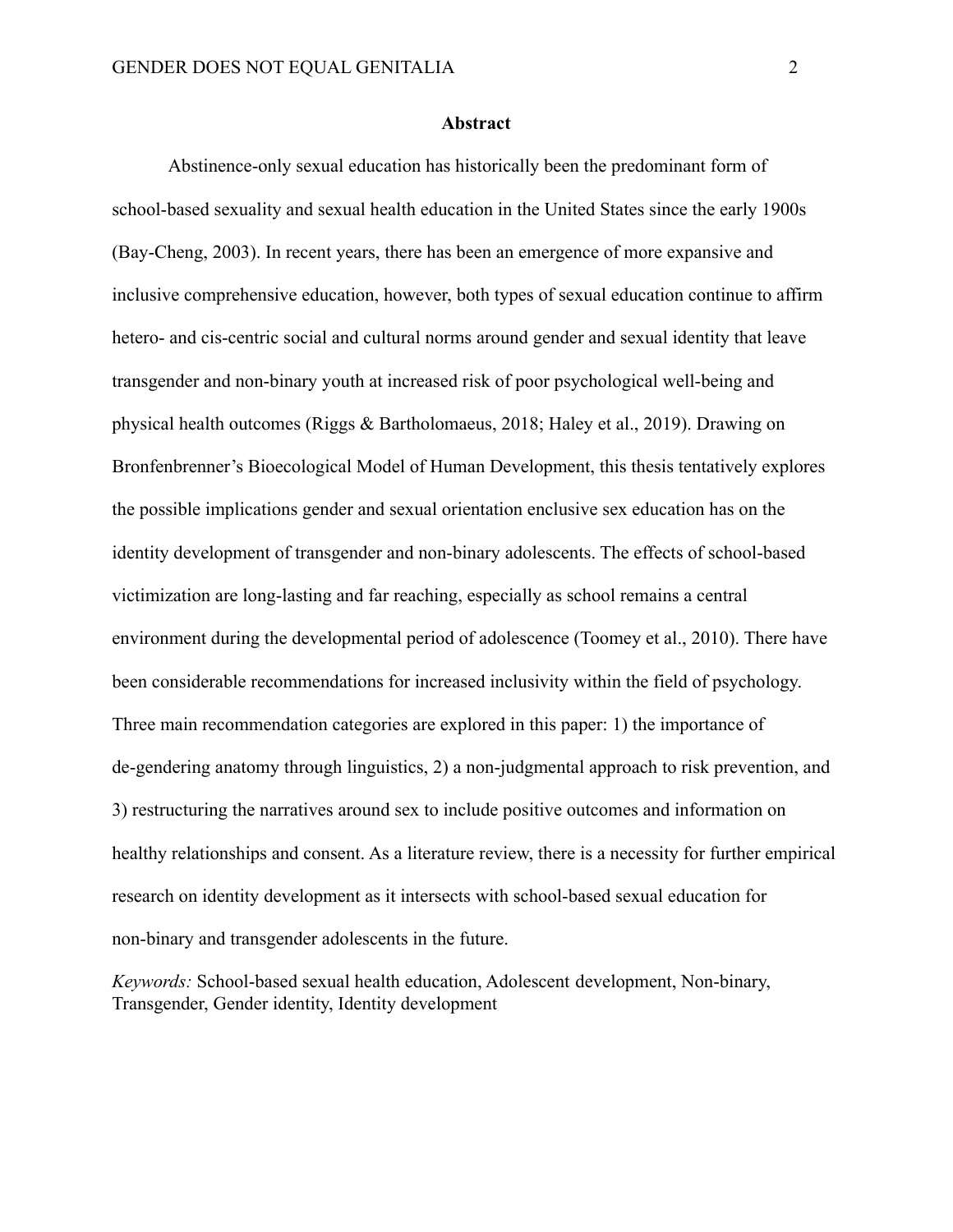## **Introduction**

Rates of sexually transmitted infections (STIs) and teen pregnancies in the United States are exponentially higher than other industrialized countries, and while teenage childbearing has decreased in European countries over the last few decades—a trend greatly attributed to a pragmatic and information heavy approach to sexual education—teenage parenthood in the U.S. remains a concerning epidemic (Kohler et al., 2008; Singh & Darroch, 2000). With almost a century under its belt, school-based sexual health education has become an established force of nature in the U.S. with the immense power to construct and normalize adolescent, and therefore human, sexuality and sexual behavior (Bay-Cheng, 2003). From its first implementation in schools in the early 20th century, the focus of sexual education curricula has been largely dual pronged with emphasis being given to reproduction and the prevention of STIs. Both categorizations have worked to establish the narratives of sexual health as combative against negative outcomes, but also places increased emphasis on negative aspects of sexuality (Bay-Cheng, 2003; Elia & Eliason, 2010; Haley et al., 2019). Modern school-based sexual health education has historic roots in the push for Victorian era morality; its conception in the United States in 1913 was primarily as an instruction manual on "'wholesome' living and [the] eradication of 'social diseases'" (Elia & Eliason, 2010, p. 19) which touted narratives of abstinence until marriage and faithful monogamy.

The controversy surrounding school-based sexual education has also been supported in part by the belief that refraining from educating adolescents on the topics of sex and human sexuality will preserve childhood innocence (Riggs & Bartholomaeus, 2018). The assumption being made is that by beginning the conversation, educators are filling the heads of young adults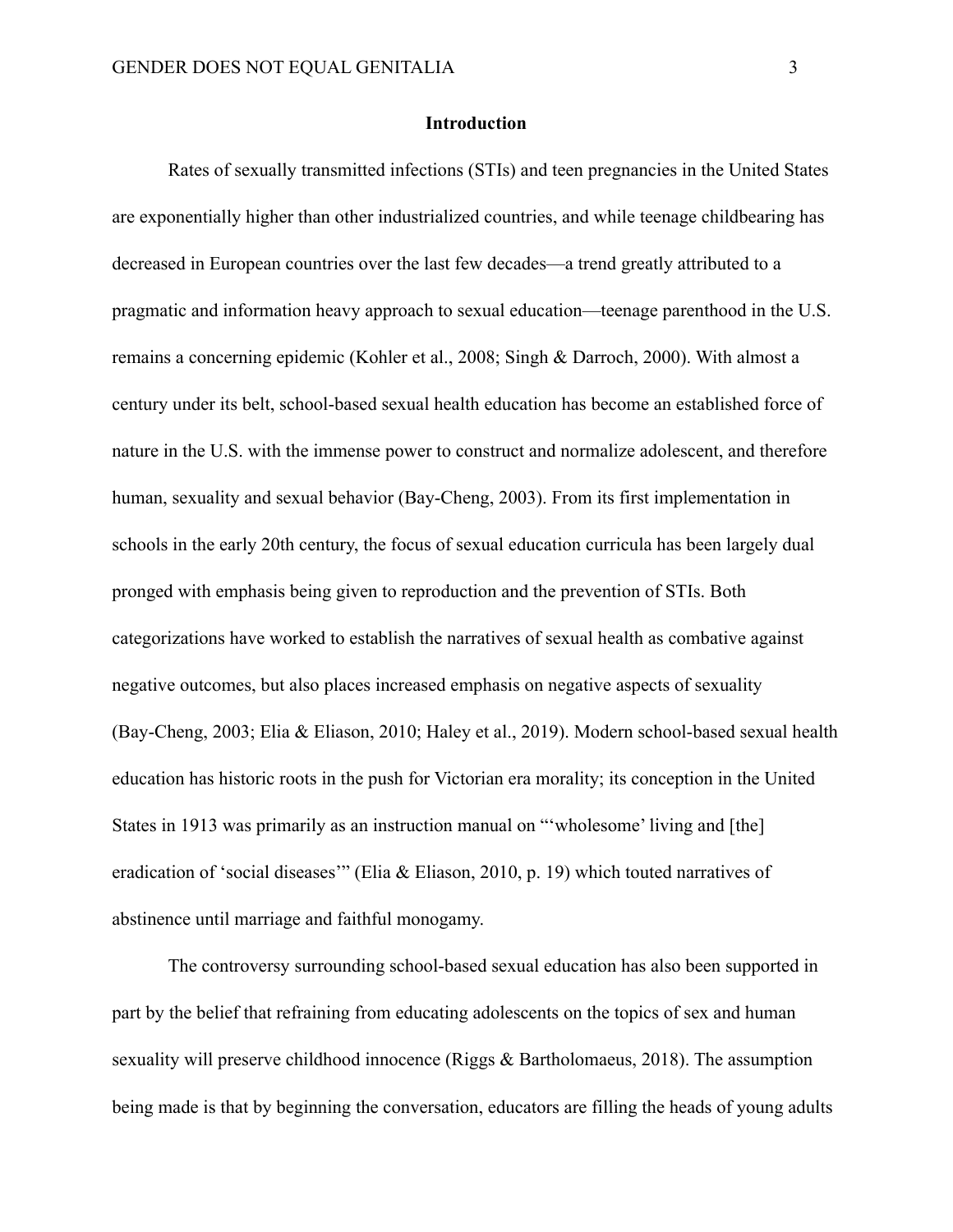with all sorts of notions of deviant behavior that would otherwise remain far outside the realm of possibility. The reality is that shielding adolescents from the nuanced world of sex and sexuality does not postpone their engagement in romantic relationships or sexual activities (Gowen & Winges-Yanez, 2014; Hobaica et al., 2019; Riggs & Bartholomaeus, 2018). The foundational movement towards moral hygiene and family values in the early 1900s, as well as the more current socio-cultural narratives about abstinence, has signaled the standardization of sexual education and cultural conversations around sex and sexuality as heterocentric and cisgendered.

Both transgender and non-binary are terms used to refer to an individual whose gender identity or gender expression differs from their sex assigned at birth, which is based solely on anatomy ("Sexual orientation and gender identity definitions," n.d.; "Understanding non-binary people," 2020). Those who identify as non-binary may or may not identify as transgender, which is often used as an umbrella term, and may simply choose to identify as outside the prescribed male and female gender binary. In this way, cisgender pertains to an individual whose gender identity aligns with their biological sex assigned at birth ("Sexual orientation and gender identity definitions," n.d.). Empirical research on the implications of exclusive and heterocentric school-based sexual health education on transgender and non-binary youth has been scarce and often reductive. These populations, however, are at a higher risk for overall poor psychological and physical well-being due to discrimination and bullying in school environments and educational settings (Bradford et al., 2019; Haley et al., 2019; Snapp et al., 2015; Tordoff et al., 2021). In an attempt to address limitation in sexual education for transgender and non-binary youth, this thesis reviews the empirical recommendations for inclusivity established within the research addressing these populations.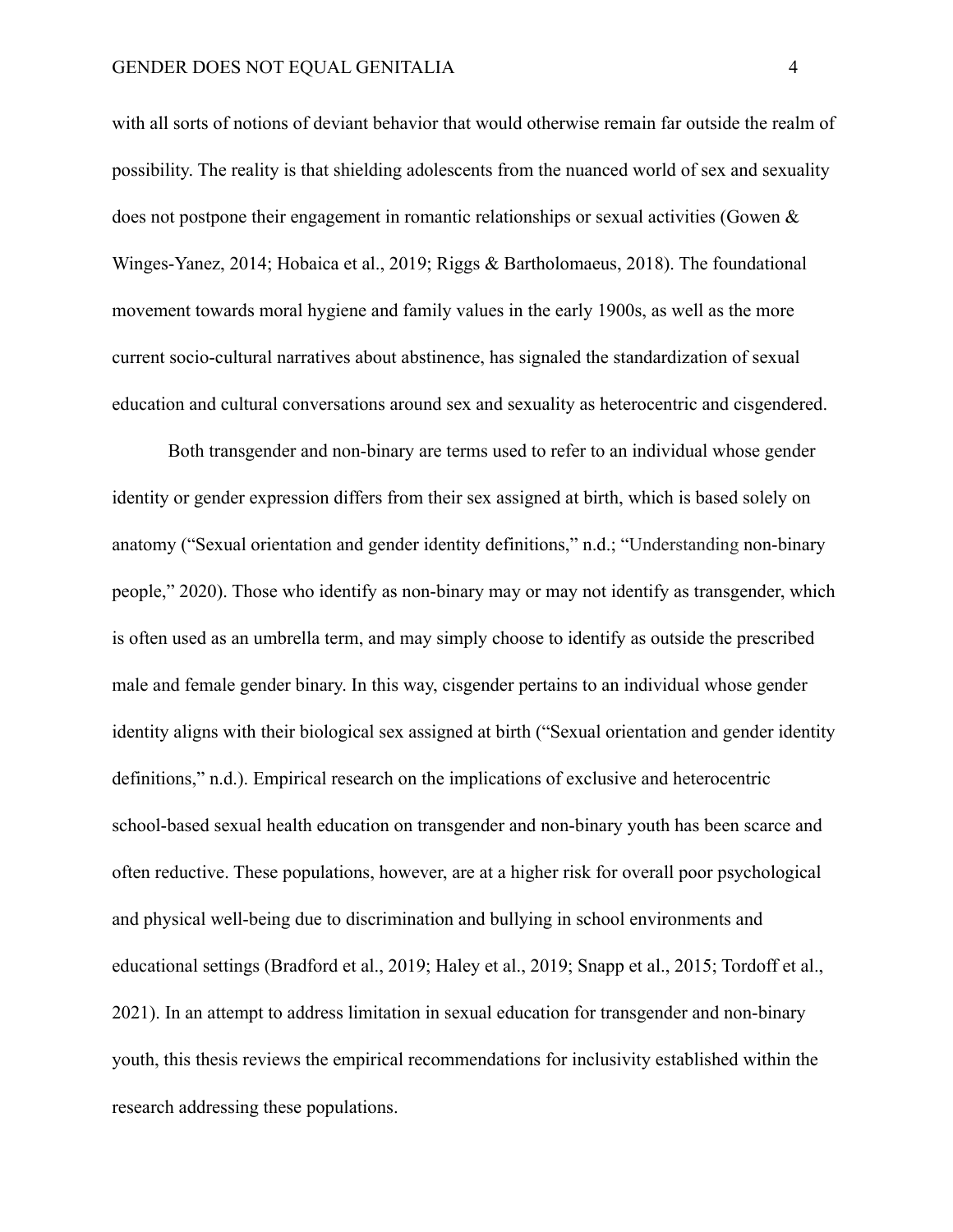Beyond the qualitative narratives identified by transgender and non-binary individuals, however, very little research has been conducted on the possible effects a lack of inclusivity in sex education classrooms could have on identity development, and particularly security in the formation of personal identity. This thesis also functions as a surface level dive into the implications of school-based sexual health education on identity development with a particular focus on the role of context and environment as pertaining to the bioecological model of human development established by the developmental psychologist Urie Bronfenbrenner. The examination of identity development and the context of the environmental engagement non-binary and transgender adolescents have with exclusive sexual health education is merely a hypothesis. The implications are in dire need of empirical study and should hold only as much weight as the musings of a curious undergraduate individual.

## **A Theoretical Framework of Identity Development**

Developmental psychology deals with the stability and change of human characteristics over the course of the lifespan. To this degree, development can be identified as the fluctuations and consistencies in behavioral, cognitive, emotional, intellectual, and social aspects of human character (Bronfenbrenner & Morris, 2006). Adolescence is a crucial developmental period where the normalization of sexuality and the formation of romantic relationships play an important role in the development of identity (Bates et al., 2020). As a theoretical framework, the bioecological model of human development aims to place development within context and understands development as being derived from the interactions between an individual and the ever-changing environmental contexts in which they are situated (Bronfenbrenner & Evans, 2000; Bronfenbrenner & Morris, 2006; Merçon-Vargas et al., 2020). An individual's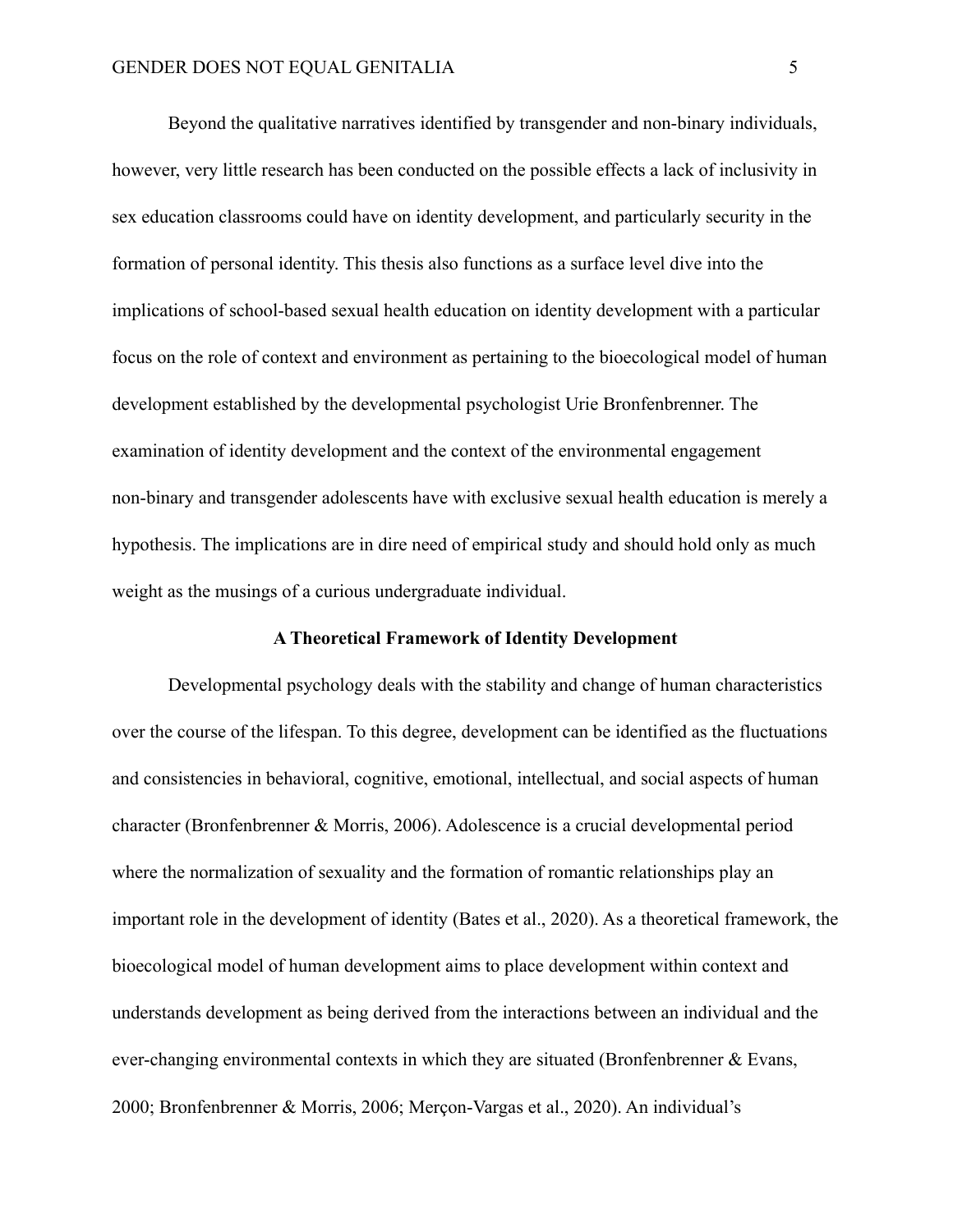development, as shaped by these unidirectional interactions, grows increasingly more complex across the lifespan in both intimate, immediate environments and larger social and cultural contexts (Merçon-Vargas et al., 2020). While, as the name implies, the bioecological model emphasizes the importance of biological and genetic aspects of individual character, more weight is placed on the intersection between social interactions and personal characteristics within an individual's environment (Tudge et al., 2009).

Often the metaphorical imagery associated with the model's ecological environments is that of a set of Russian nesting dolls with the most immediate environments at the center being engulfed by increasingly broader contexts (Bronfenbrenner & Morris, 2006). In this way, each concentric ring of environment ripples outwards from the individual starting with what Bronfenbrenner established as the microsystems. These, the innermost of contexts, consist of the environments in which an individual spends the most time: home, school, their peers, neighborhood, and close family (Bronfenbrenner & Morris, 2006; Tudge et al., 2009). From here, the next layer of context is the exosystem. An individual is not directly situated in this environment but instead is indirectly influenced by what occurs in these environments through their interactions with individuals directly located in their microsystems. Between the micro- and exosystem, however, lies the mesosystem which contains all the interconnectedness between different microsystems to which an individual belongs. And finally, the largest context is the macrosystem which contains all the cultural ideologies, values, customs, and belief systems in which an individual's microsystems and exosystems are situated (Tudge et al., 2009).

The Bioecological Model advanced through a series of modifications from Bronfenbrenner's first conception in the late 1960s (Merçon-Vargas et al., 2020). In its later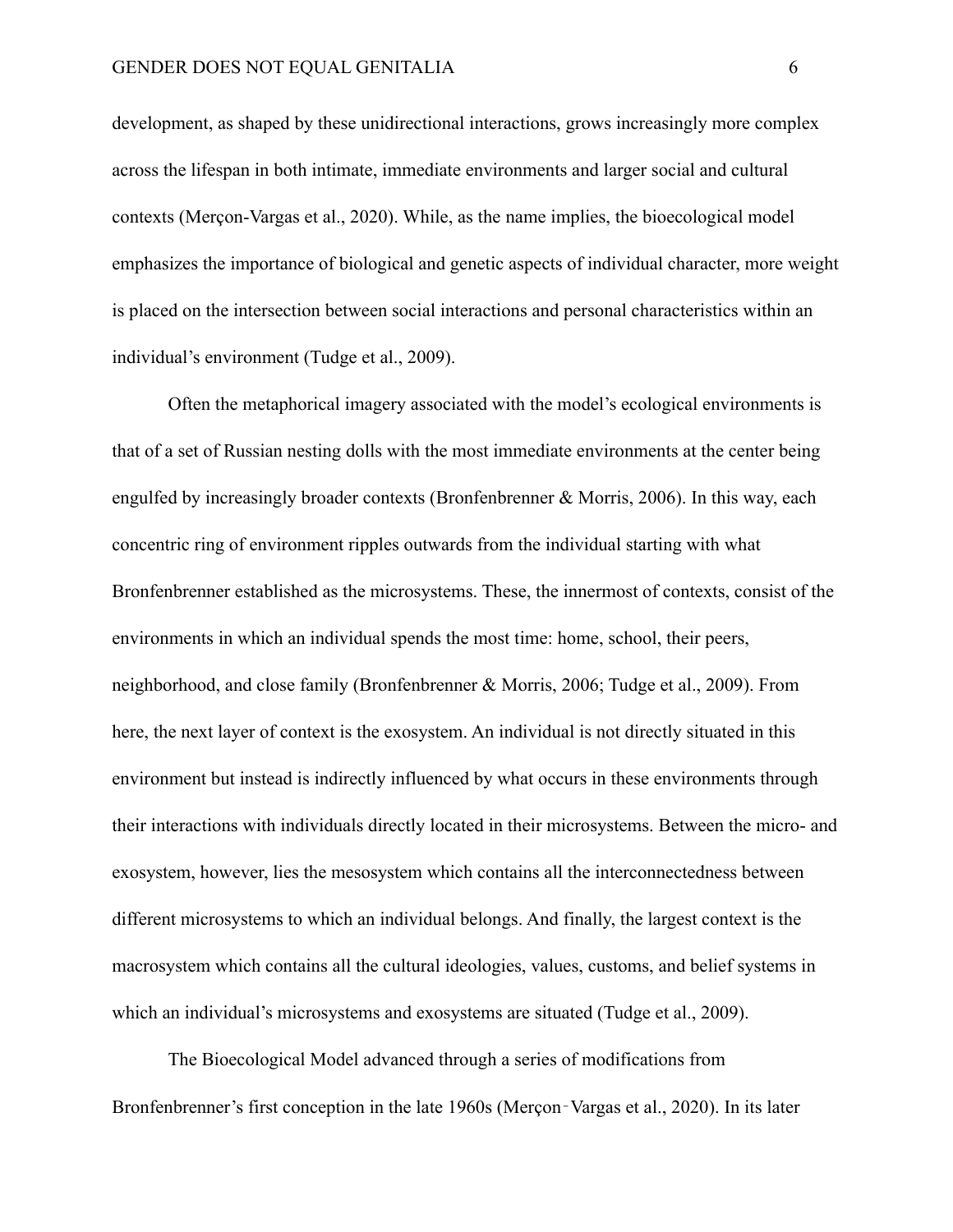iterations, the theory stretched beyond an examination of interconnected environmental contexts to encompass four principal properties: personal characteristics, process—and more specifically proximal processes—environmental context, and time (Bronfenbrenner & Evans, 2000; Tudge et al., 2009). Proximal processes, as the main drivers of development, are interactions between an individual and persons, objects, or symbols in their immediate environment that take place continuously over an extended period of time (Bronfenbrenner  $\&$  Evans, 2000). It is through these interactions that an individual comes to build their conceptualization of self in relation to the outside world (Tudge et al., 2009), and in this way the bioecological model highlights proximal processes as often being more influential on development than the environmental contexts in which the interactions are taking place (Bronfenbrenner & Morris, 2006).

Though most often the family structure or the primary caregiver is the foremost microsystem discussed in the theory, the context of the school environment must not be overlooked. As an environment in which an individual spends a large portion of their time from childhood into adolescence, and as the normalized conceptions of the nuclear family continue to disintegrate, the context of interactions that take place within this realm are important to the overall understanding of development (Toomey et al., 2010). After their caregivers, teachers and peers are the predominant individuals with whom adolescents interact daily (Bronfenbrenner & Morris, 2006). For non-binary and transgender youth—who are at an increased risk for verbal and physical victimization at school (Toomey et al., 2010) and experience higher rates of dating abuse and sexual coercion than their cisgender peers (Bradford et al., 2019)—the implications of proximal processes within this context could be severe.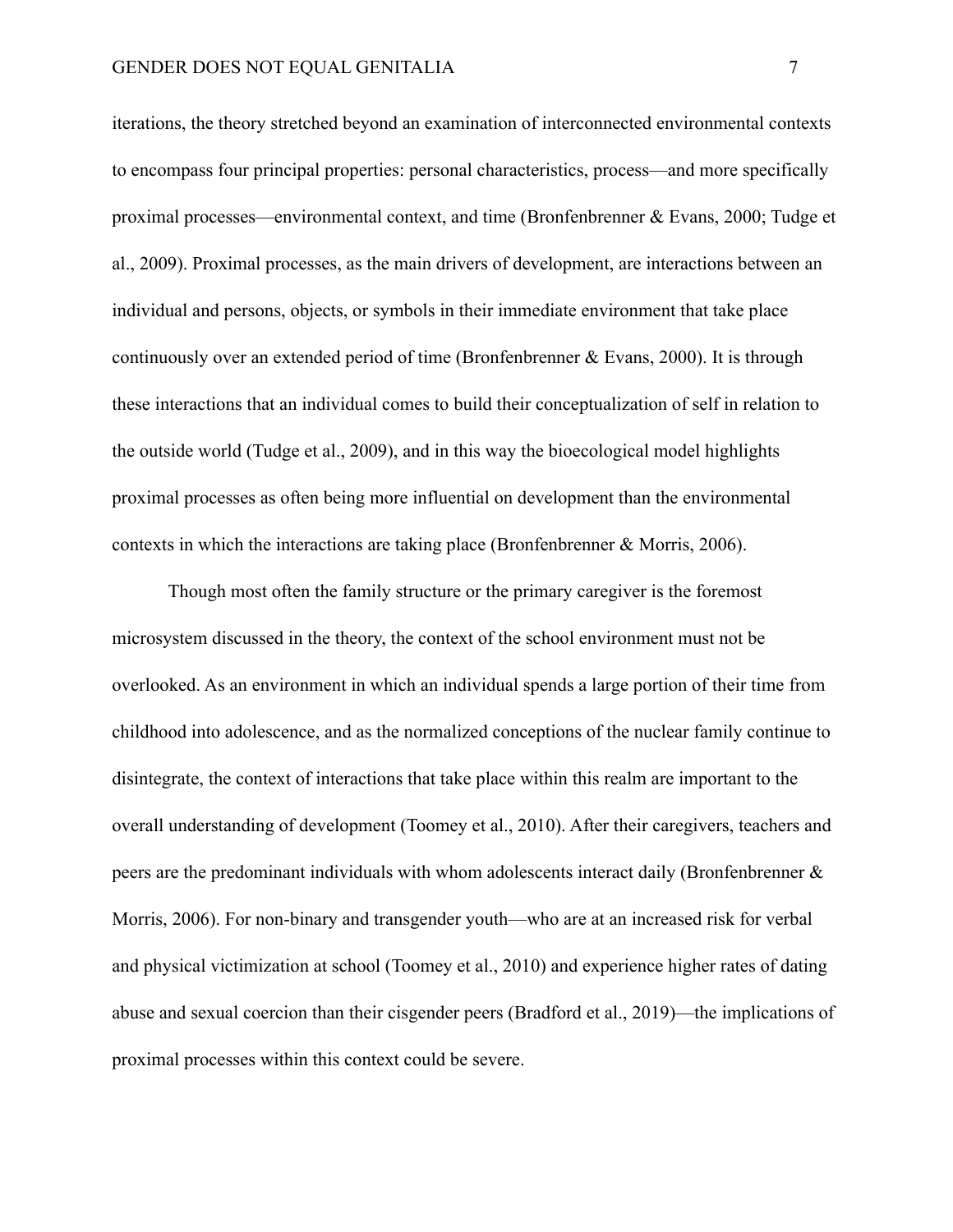A study done by Pullen Sansfaçon et al. (2020) found that predominant interactions, those with individuals in their immediate environments like parents, teachers, and peers, emerged as principal factors in the assertion of identity among non-binary adolescents. Participants highlighted the importance of the reciprocal actions between perceptions of one's identity and their environment as markers for their place in the world via the responses and reactions they received from people around them (Pullen Sansfaçon et al., 2020). Positive relationships with peers have been found to improve mental health and better adaptation in environmental contexts for adolescents in general (Ragelienė, 2016). Peers have also been found to have a significant influence on normalizing behavior and identity within the environmental context, which in turn affects individual identity development for others in their cohort (Ragelienė, 2016). The implications of constructing personal identity within the context of peer relationships, and possibly to an extent the interactions had with teachers, by adopting the most prevalent and socially acceptable norms and values should not be overlooked when bullying and discrimination against individuals of different gender and sexual identities remains a fixture of school environments across the country. Compounded by findings on the long-lasting negative effects of school-based victimization on quality and enjoyment of life for LGBTQ+ (lesbian, gay, bisexual, transgender, queer) individuals, there is an ever-growing need to address inclusivity within school environments (Toomey et al., 2010).

# **Abstinence-Only and Comprehensive Sexual Education**

Abstinence-Only-Until-Marriage sexual education programs are characterized by the overwhelming message that one should wait until marriage to engage in sexual intercourse (Bay-Cheng, 2003). Oftentimes this message is tied to moralistic ideologies about being a good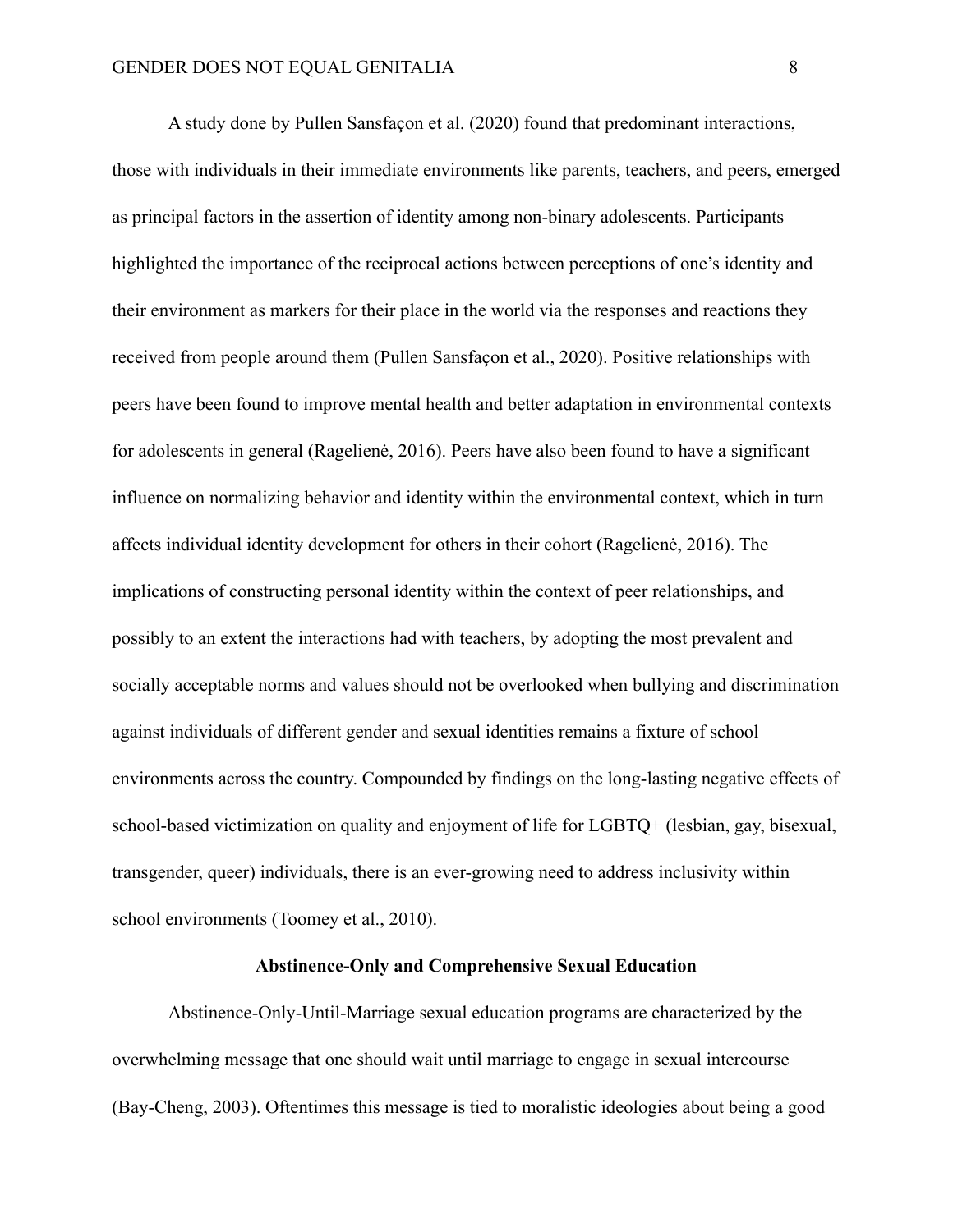person by making a commitment to yourself and your future partner, but it is also a message shrouded in shameful secrecy. While there has been considerable movement, though not linear and very stunted, away from abstinence-based curricula, the popularity of this type of sexual health education continues to be prevalent in the United States (Haley et al., 2019). Federal funding for abstinence-based programs did not begin until the Adolescent Family Life Act (AFLA) was passed in 1981, however, between the years 1998 and 2005 federal funding for these types of school-based programs skyrocketed from \$60 million to \$168 million respectively (Santelli et al., 2006). The social agenda, of which the AFLA has been a significant tangible manifestation, grew in popularity because it fed off the insecurities of the urban degradation of social morality that struck the hearts of the suburban White middle-class (Bay-Cheng, 2003). Slowly, the topic of adolescent sexuality and sexual education has become politicized and polarizing.

Abstinence-based programs may center around the idea of safe sex, however within the context of these programs, safe sex is only achievable by abstaining from sex or sexual behaviors all together until an individual has entered a long-term, monogamous relationship (Bay-Cheng, 2003; Santelli et al., 2006). If methods of contraception, usually strictly condoms, are even included within the curricula, the information provided has largely centered around failure rates targeted to scare adolescents with the looming probability of teenage pregnancy or the incurability of STIs (Bay-Cheng, 2003; Kohler et al., 2008). Statistically speaking, very few adolescents are abstaining from sex before marriage, especially as the age of first marriage has increased and cultural ideologies around the importance of the nuclear family have decreased (Santelli et al., 2006). Using national data from 2005, a study by Stanger-Hall and Hall (2011)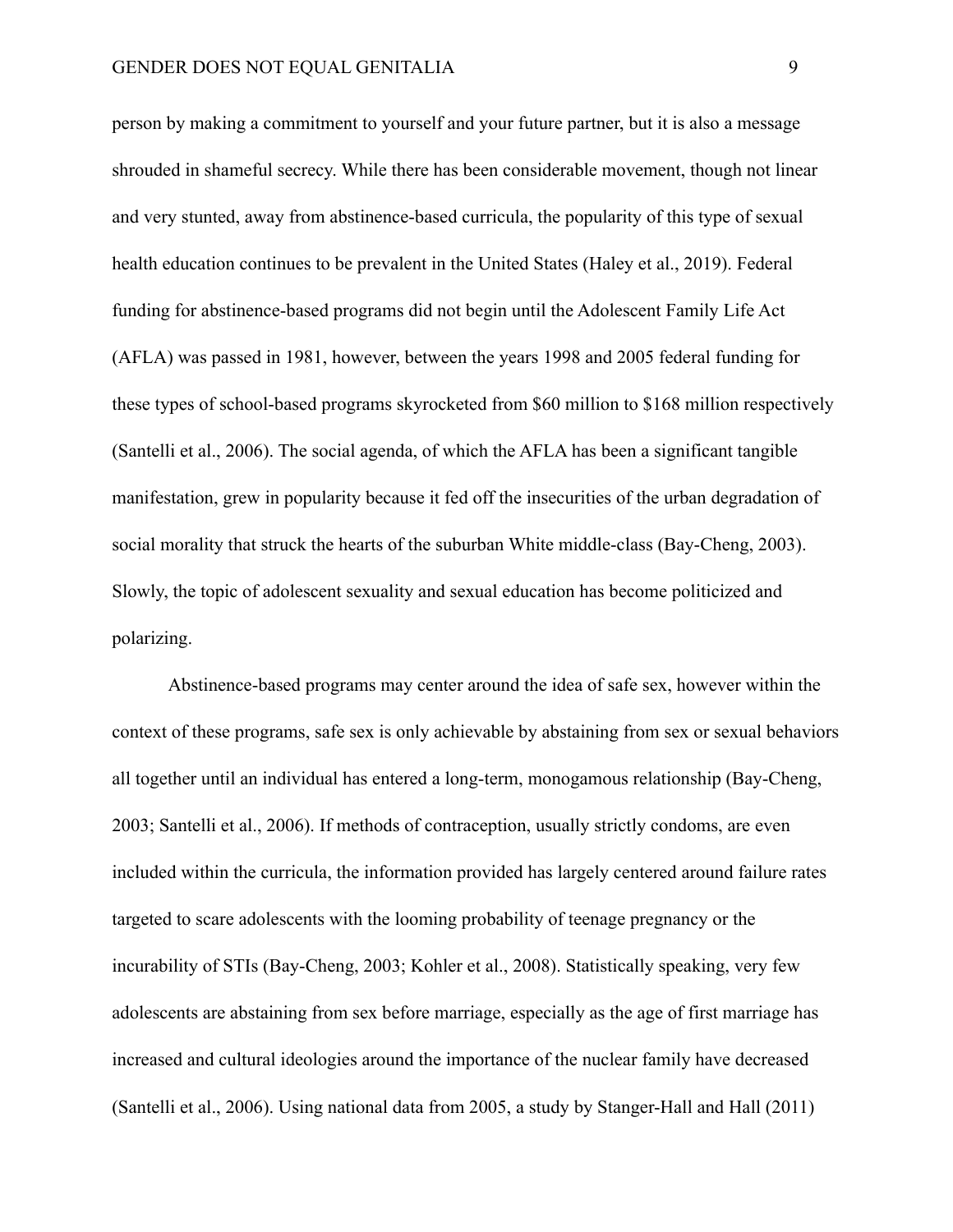found a strong positive correlation between adolescent pregnancies and the degree of abstinence-based sexual education in the United States.

Beyond abstinence being championed as the only form of safe sex, these types of programs rely on a foundational understanding of sexual intercourse as vaginal penetration (Abbott et al., 2015; Epps et al., 2021; Gowen & Winges-Yanez, 2014; Haley et al., 2019). While some abstinence-only programs may warn against engaging in secondary sexual behaviors, such as oral sex, anal sex, kissing, mutual masturbation, or touching (Santelli et al., 2006), "real" sex, often described as "normal" sex, is narrowly prescribed to vaginal penetration (Abbott et al., 2015; Epps et al., 2021) and sexual behavior other than heterosexual vaginal intercourse is often pathologized as being abnormal or even dangerous (Gowen & Winges-Yanez, 2014). The heterosexual and cisnormative implications of such a restrictive definition can alienate transgender and non-binary youth (Epps et al., 2021) and works to heighten their feelings of abnormality because they are often left out of the conversation about sexual behavior (Roberts et al., 2020).

There has, however, been a recent educational shift away from abstinence-only curriculum with the introduction of comprehensive sexual education. The same study previously mentioned by Stanger-Hall and Hall (2011) found that when compared to states with abstinence-only programs, states that taught comprehensive sex education had the lowest rates of teen pregnancy. Comprehensive sexual education has previously been demonstrated to delay the age of first engagement in sexual intercourse, lower rates of HIV and STIs, decrease sexually risky behavior, and increased condom and contraceptive use in adolescents and young adults (Haley et al., 2019; Kirby, 2008; O'Farrell et al., 2021). Comprehensive sexual education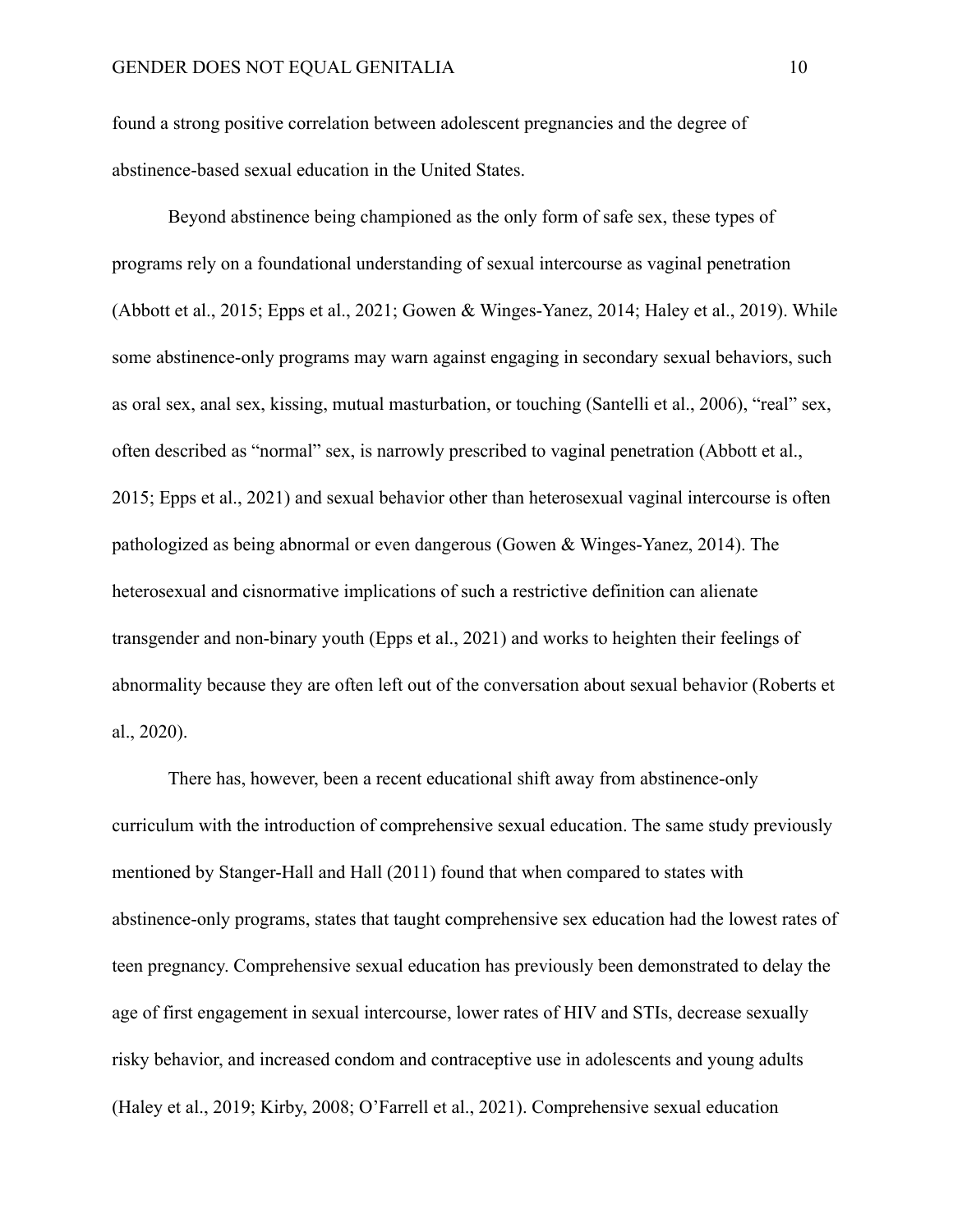curricula have been marked by the inclusion of information on contraceptive methods and STIs, and often by information about healthy relationships, sexual orientations, gender identity, and consent (Elia & Eliason, 2010; Kirby, 2008). Even as the expectations for how sex education is meant to prepare today's youth have changed, our cultural schemas around acceptable sexual behavior, gender expression, and relationship structures are gripped by persistent and pervasive binary gender and sexual norms (Elia & Eliason, 2010; O'Farrell et al., 2021; Tordoff et al., 2021).

Despite the expanded range of information on contraception and how to engage in safe sexual behaviors, comprehensive sexual health education is still susceptible to normalized ideologies surrounding hetero- and cisnormativity—both structurally binary world views. Less than 20% of students identifying as LGBTQ+ reported having sexual health classes that contained positive representations and narratives of LGBTQ+ individuals and related topics (Haley et al., 2019). Out of 50 states, only 12 require sexual education curricula to be inclusive of sexual orientations and only seven require the inclusion of information about different gender identities (Tordoff et al., 2021). Only a total of 13 states require sexual and HIV education to be medically accurate, while eight states explicitly invite discrimination by presenting homosexuality as a morally wrong and criminal lifestyle choice, and five states mandate that sex education be taught separately to boys and girls (Tordoff et al., 2021).

# **Transgender and Non-Binary Youth and Sexual Education**

The foregrounding heterosexual and cisgender voices and gender and sexual orientation diversity exclusive information in school-based sexual health curricula has been shown to be detrimental to the mental and psychological well-being of LGBTQ+ youth (Bradford et al., 2019;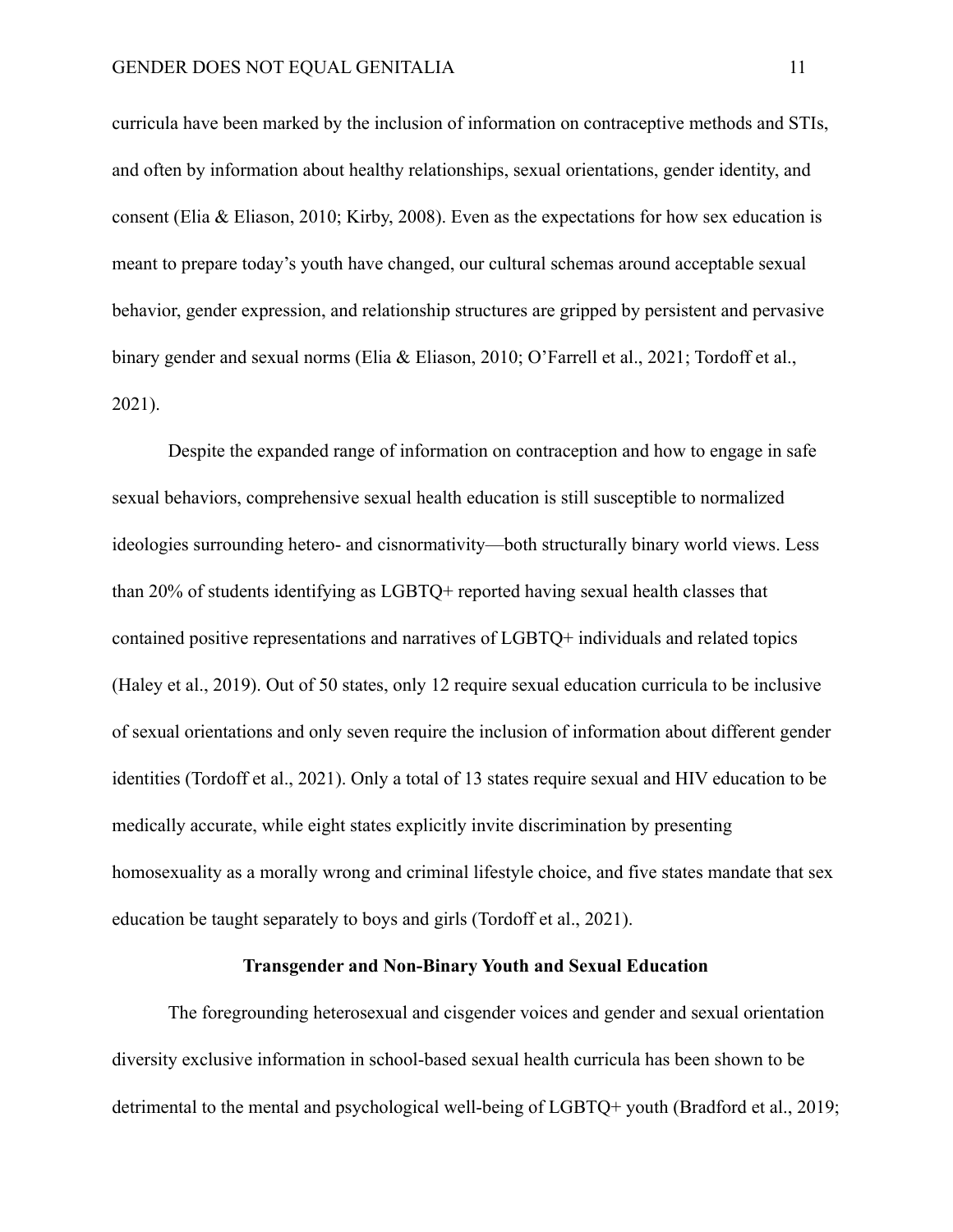Haley et al., 2019; Snapp et al., 2015; Tordoff et al., 2021). Yet, research suggests education that breaks down heteronormative narratives may be even more important than previously understood (Hobaica et al., 2019). Transgender and non-binary youth are more likely than their cisgender and heterosexual peers to experience dating abuse and sexual coercion (Bradford et al., 2019; Haley et al., 2019), are at a higher risk for lower performance in school, have higher rates of dropping out, and are at a higher risk for experiencing depression and anxiety (Snapp et al., 2015). These populations are also less likely to have used contraception during their last sexual encounter, are more likely to have sex under the influence of drugs or alcohol, to experience forced sexual activities, and report having higher numbers of sexual partners (Haley et al., 2019; Sondag et al., 2020). Non-heterosexual and non-cisgender youth have important and unaddressed sexual education needs (Bradford et al., 2018; Sondag et al., 2020).

A study done by Snapp et al. (2015) established that the predominant educational area where inclusive curricula is desperately needed is health and sexuality education. The results of this study showed that the potential to decrease the health and educational disparities for LGBTQ+ adolescents lay in creating more supportive academic and environmental school climates. The researchers identified that instating anti-bullying policies, creating gay-straight or queer-straight alliances (GSAs or QSAs), and having diversity aware and inclusive curricula were all positively related to safe and inclusive school climates. Despite the growing knowledge and literature available around the necessity of LGBTQ+-inclusive curricula, the changes have been slow to initiate (Snapp et al., 2015). Up until this point, empirical studies examining the disparities in mental, physical, and emotional health of LGBTQ+ youth are largely focused on sexual minorities, such as gay, lesbian, bisexual, pansexual, or asexual, with very little research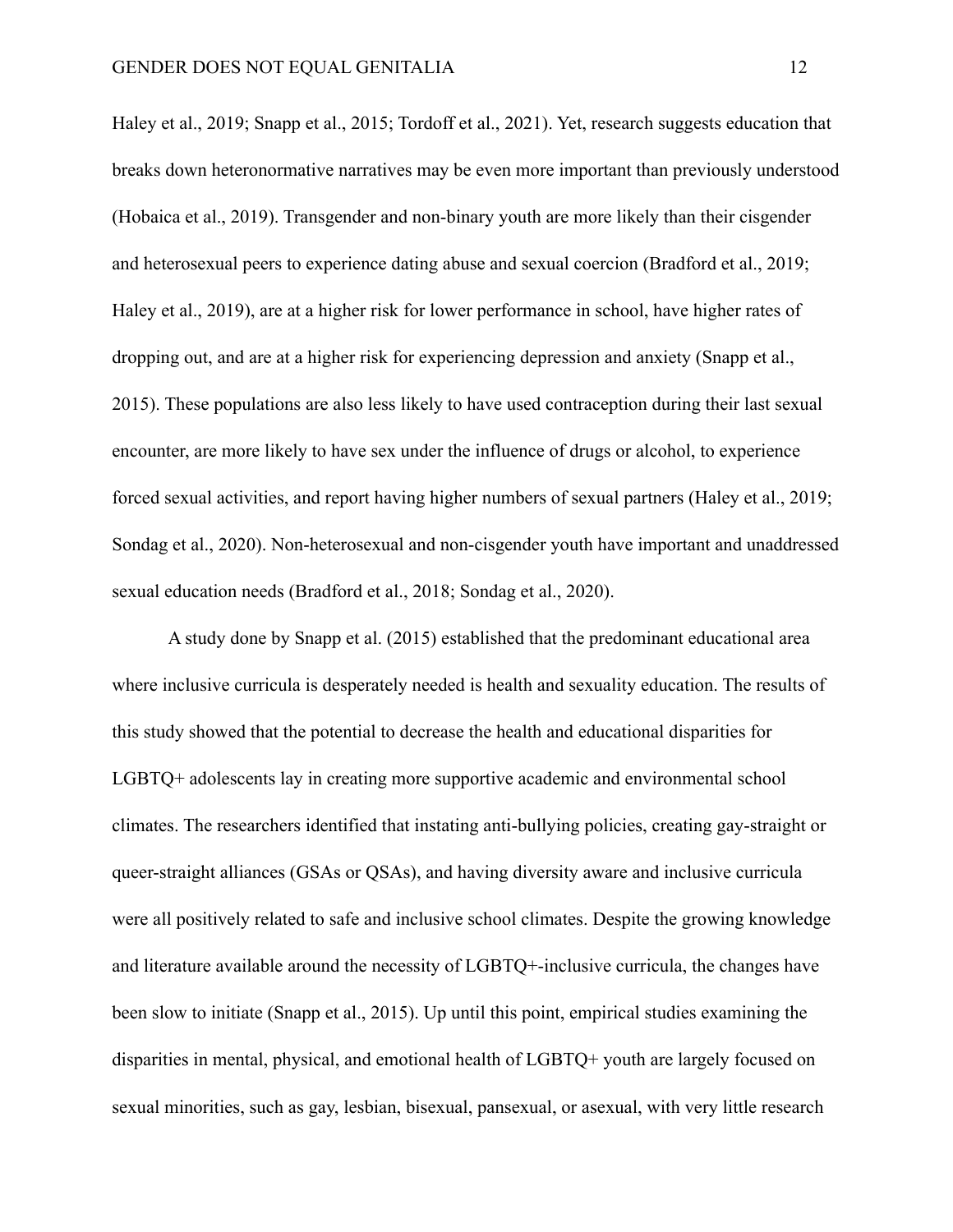being done on gender minorities, such as transgender, gender fluid, and non-binary youth (Hobaica et al., 2019).

# **Recommendations for Inclusivity in School-Based Sexual Education**

Within the current body of literature that explores the experiences of LGBTQ+ youth in school-based sexual education, most studies have been qualitative in nature and focused on two distinct things: 1) establishing that there are educational, socioemotional, and psychological disparities between transgender and non-binary adolescents and their cisgender and heterosexual peers in sexual education classes, and 2) to provide concrete recommendations for the future of inclusive sexual education. The following section will be a review of the kinds and types of narrative-based recommendations for inclusivity specifically pertaining to non-binary and transgender youth in sexual education curricula available within the discourse community. It should be noted that the recommendations made here work to expand on the previously established recommendation for comprehensive sexual education due to its ability to decrease sexual risk-taking behavior, increased condom use and the age of first engagement in sexual intercourse, and lower rates of HIV and STIs (Haley et al., 2019; O'Farrell et al., 2021). This is by no means an exhaustive list of the necessary changes needed to create more inclusive and diversity affirming school climates by expanding on comprehensive sexual education curricula in schools, however it is a categorization of some of the key components recommended by transgender and non-binary individuals in qualitative empirical studies.

# *Gendered Anatomy, Anatomical Processes, & Gender Dysphoria*

Gender identity, as the personal conception of one's own gender, is a social construct historically built by predisposed cultural ideologies about what it means to be a girl and what it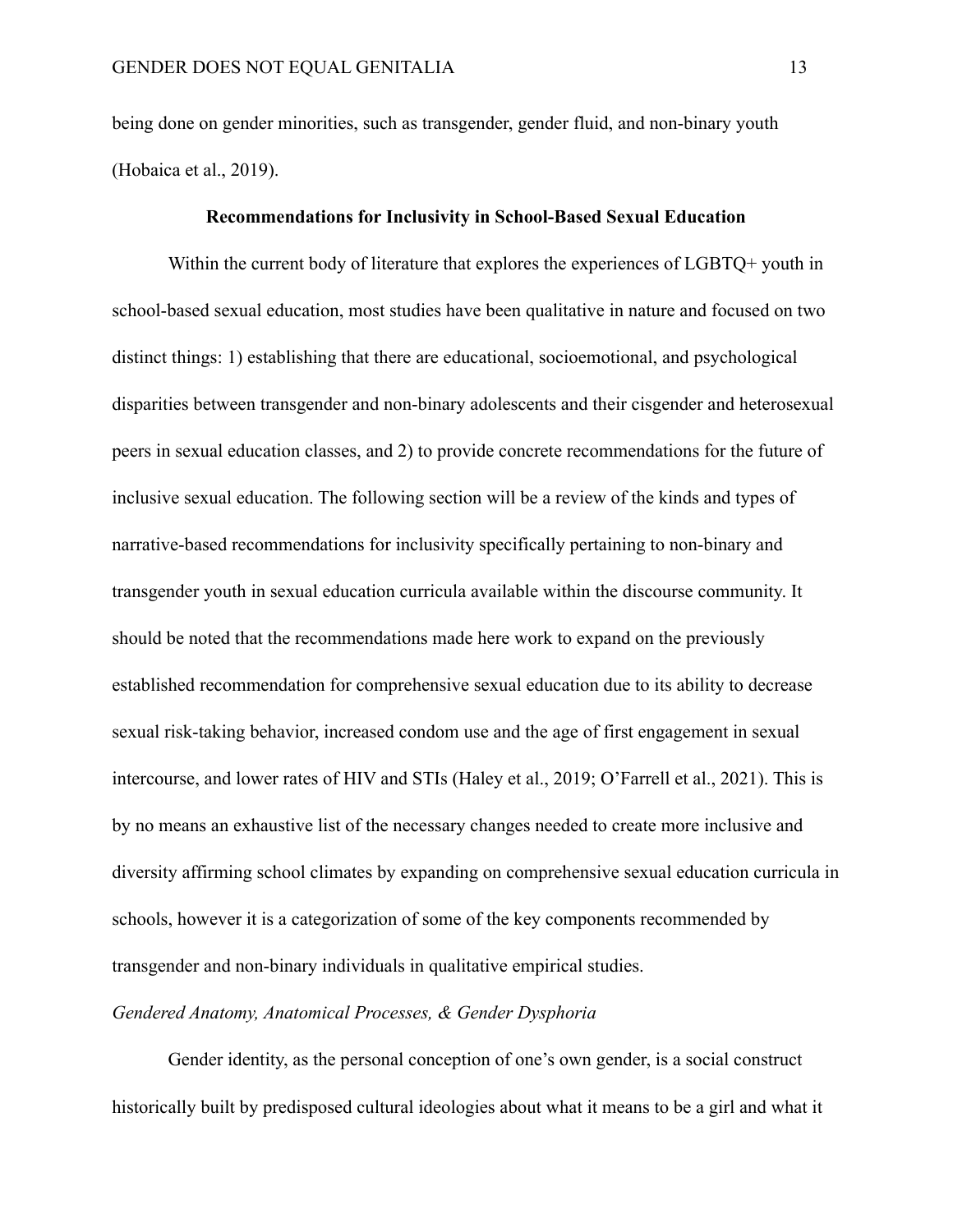means to be a boy (Wamsley, 2021; "Sexual orientation and gender," 2020). Transgender and non-binary youth experience heightened occurrences of targeted discrimination based upon their rejection of the gender roles and attributes of their biological sex (Haley et al., 2019). The onset of puberty in the early years of adolescence comes with a host of new challenges as an individual's body begins to change with the presence of new secondary sex characteristics, such as the development of breasts, widened hips, facial hair, and a more pronounced Adam's apple among others (Haley et al., 2019). For individuals whose sex at birth does not align with their gender identity, the societal pressure to conform to the cultural scripts and schemas of their biological sex is only further exacerbated by the landscapes of their changing bodies. The term gender dysphoria often enters the conversation around non-binary and transgender individuals and the onset of puberty. As a clinical diagnosis in the DSM-5, *gender dysphoria* refers to feelings of discomfort experienced by an individual whose gender identity differs from their sex assigned at birth (Haley et al., 2019). As puberty sparks the development of secondary sex characteristics, individuals can often experience heightened levels of distress as their bodies begin to reflect the aspects of their biological sex they do not identify with.

Within the literature one of the most significant recommendations for gender and sexual orientation inclusivity in school-based sexual education curricula, as well as the facilitation of intimacy and mitigation of gender dysphoria experienced by non-binary and transgender students, is a call for the de-gendering of genitalia (Riggs & Bartholomaeus, 2018). No connection between gender and genitals should be made and the distinction between sexual anatomy and gender works to facilitate feelings of safety when engaging in intimacy by mitigating experienced gender dysphoria (Riggs & Bartholomaeus, 2018; Tordoff et al., 2021).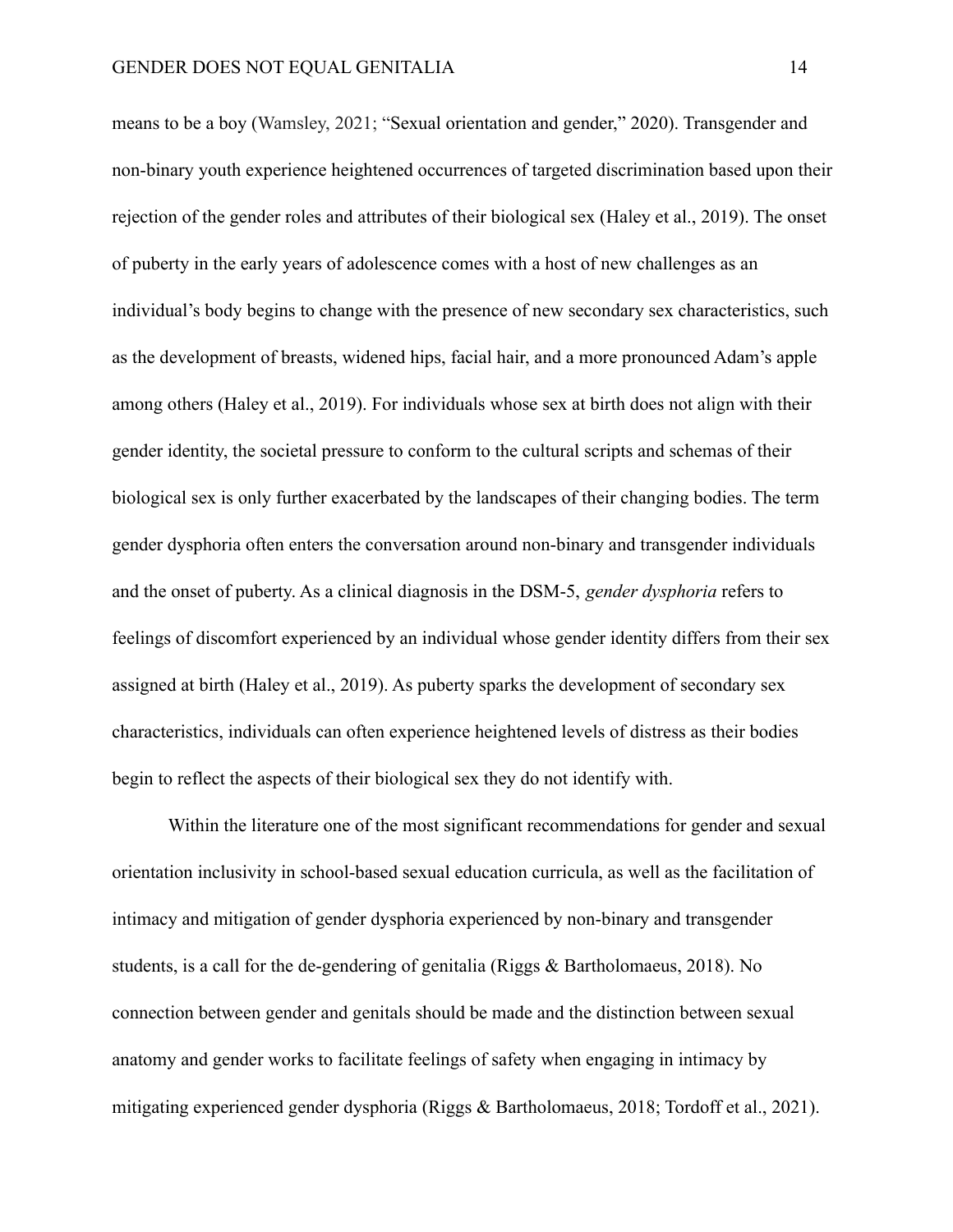Using gender-neutral anatomical terminology can be as simple as talking about "individuals" or "people" as opposed to "men and women," or using gender-neutral pronouns, such as "their penis" instead of "his penis." Consistently implementing terminology like this establishes the difference between body parts and gendered bodies because not everyone who has a penis is a man and not every person who gives birth is a woman.

There is also a necessity to reframe portrayals of gender identity as self-determined. By using affirmative language like "sex assigned at birth," we can remove harmful associations between non-binary and transgender gender identities and narratives about being born into the wrong body or becoming another gender (Tordoff et al., 2021). Identifying someone as being born as one gender and then becoming another removes an individual's autonomy and invalidates their gender identity. Using gender-affirming language has been shown to cultivate feelings of empowerment and self-worth, while also increasing an individual's ability to advocate for their needs and reduces sexually risky behavior (Tordoff et al., 2021).

There has been some push in recent years for the terminology "female-bodied" and "male-bodied" to be used to circumvent gendering anatomy, however, the narrative reactions to this kind of diction discussed by non-binary participants in a study conducted by Tordoff et al. (2021) were resoundingly negative. Participants felt that by using this terminology, educators were still functionally conflating an association of gender and anatomy that invalidates the reality of their current gender identities. Recommendations involved the use of such phrases as: '"people who menstruate," "people who give birth," or "people with penises"' (p. 158). In tandem with the conversation surrounding de-gendering anatomical processes is a similar discussion around biological processes. Separating menstruation and pregnancy from strictly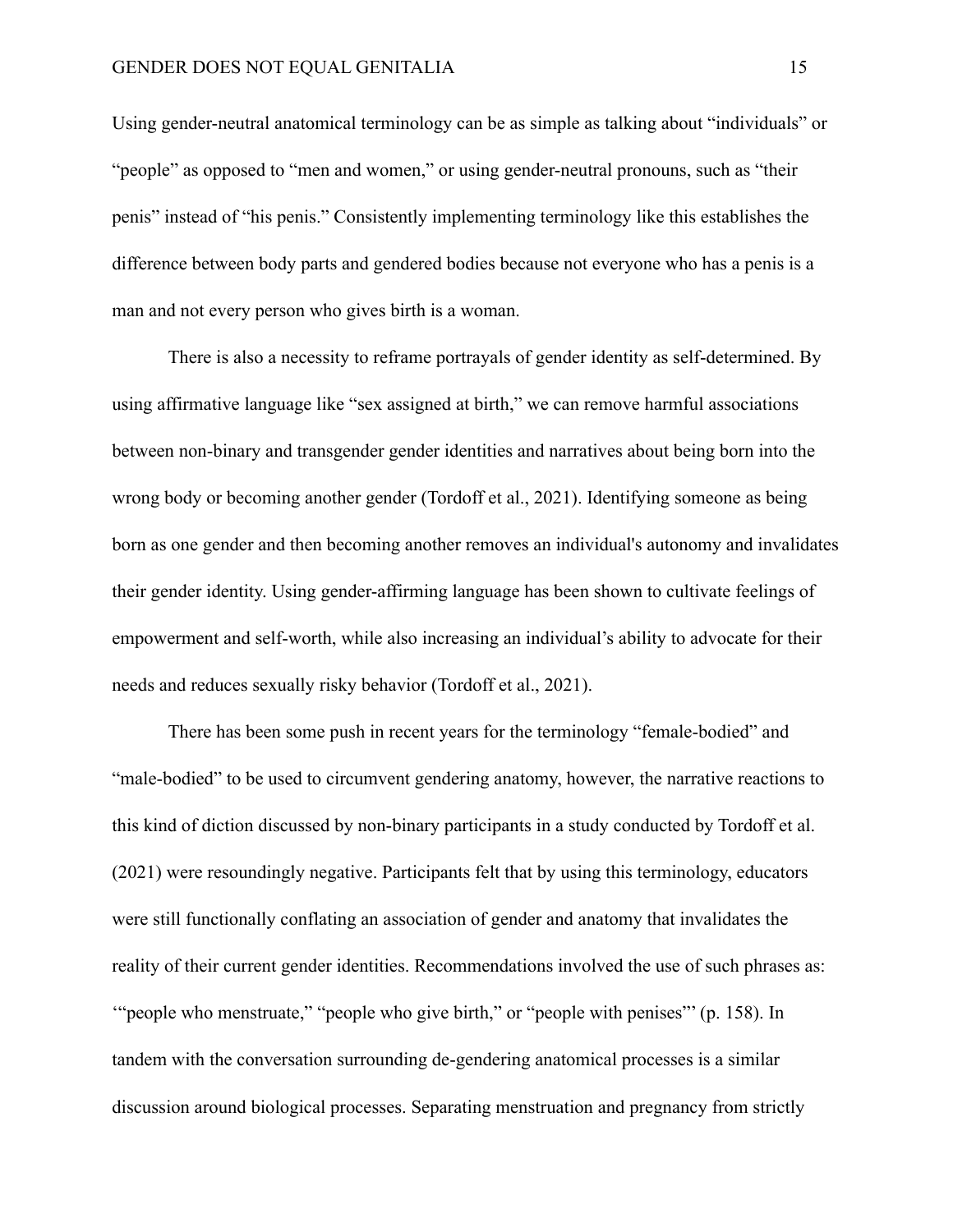female biological processes removes the harmful expectation that only women menstruate and can get pregnant (Tordoff et al., 2021).

# *Pregnancy Prevention, STIs, and the Pathologizing of the Non-binary Body*

The necessity for the inclusion of non-judgmental material on contraception, fertility, and STIs in sexual health curricula is prominent within the discourse community. As previously mentioned, many programs that do include information on contraception often remain vague and mainly limited to condom use or oral contraception (Roberts et al., 2020; Santelli et al., 2006). Oftentimes narratives around fertility and the importance of contraception lack clarity or accurate information for individuals who receive gender-affirming medical interventions, such as hormone blockers, which can help delay the onset of undesirable physical characteristics that do not match one's gender identity in puberty, or hormone therapy, a treatment process that implements the addition of hormones to help align the physical body with an individual's gender identity (Haley et al., 2019). Riggs and Bartholomaeus (2018) identify unwanted pregnancies as a major health concern transgender and non-binary individuals continue to face due to the exclusion of material on infertility and hormone therapy. Even though the presence of such medical interventions like hormone replacement therapy (HRT) reduces fertility, it does not negate the possibility of an unplanned pregnancy, which is often left out of the conversation about contraception (Haley et al., 2019; Riggs & Bartholomaeus, 2018).

When currently included in the curricula, methods of contraception are discussed in terms of effectiveness in preventing pregnancy denoted by statistical rates of failure and STIs prevention (Bay-Cheng, 2003; Kohler et al., 2008). However, the information about STIs often describe every kind and type of STI by predominantly focusing on the catastrophic detriment and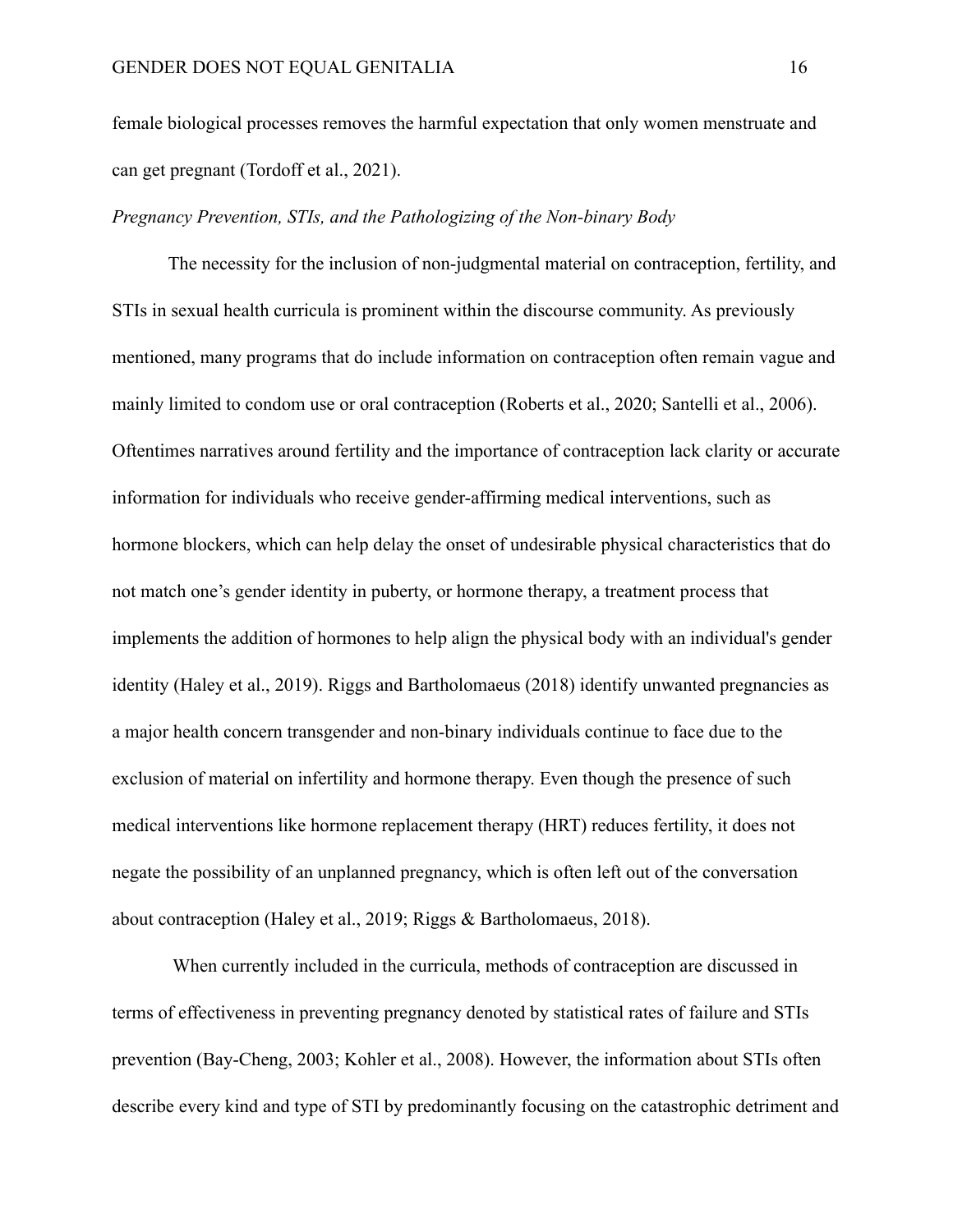incurability of many infections that prescribes harsh judgment to a human experience (Haley et al., 2019). It is necessary to remain clinical, but non-judgmental. One adolescent from a study done by Roberts et al. (2020) identified that poster portrayals and classroom discussions of HIV and AIDS were always accompanied by pictures and conversations about same-gender couples. While historically conversations about HIV and AIDS have been attributed to certain sexual orientations, particularly gay and bisexual men, the narratives often condemn all LGBTQ+ sexualities by identifying them as dangerous (Gowen & Winges-Yanez, 2014). Overloading adolescents with detailed descriptions of every known STI, often accompanied by graphic visual representations, works to stigmatize a lived experience (Haley et al., 2019). Providing accurate information about general risk prevention and safe sex for individuals engaging in any number of sexual behaviors is necessary to destigmatize testing and infection, but also to stop the stigmatizing of the LGBTQ+ community at large.

Transgender and non-binary individuals continue to be pathologized while dominant culture sexualizes their gender as disordered and abnormal (Riggs & Bartholomaeus, 2018). The fetishization of transgender bodies, especially transgendeer women, is incredibly detrimental to the mental and physical well-being of individuals and can create severe barriers to the consideration of intimate relationships (Riggs & Bartholomaeus, 2018). Narratives of pathologizing remain present in the current discourse leading to stigmatization and discrimination. To change these cultural narratives, sexual health education curricula needs to break the judgmental, heterocentric correlation between abnormality, sexualization, and non-cisgender gender identities.

*Healthy Relationships, Consent, and Desire*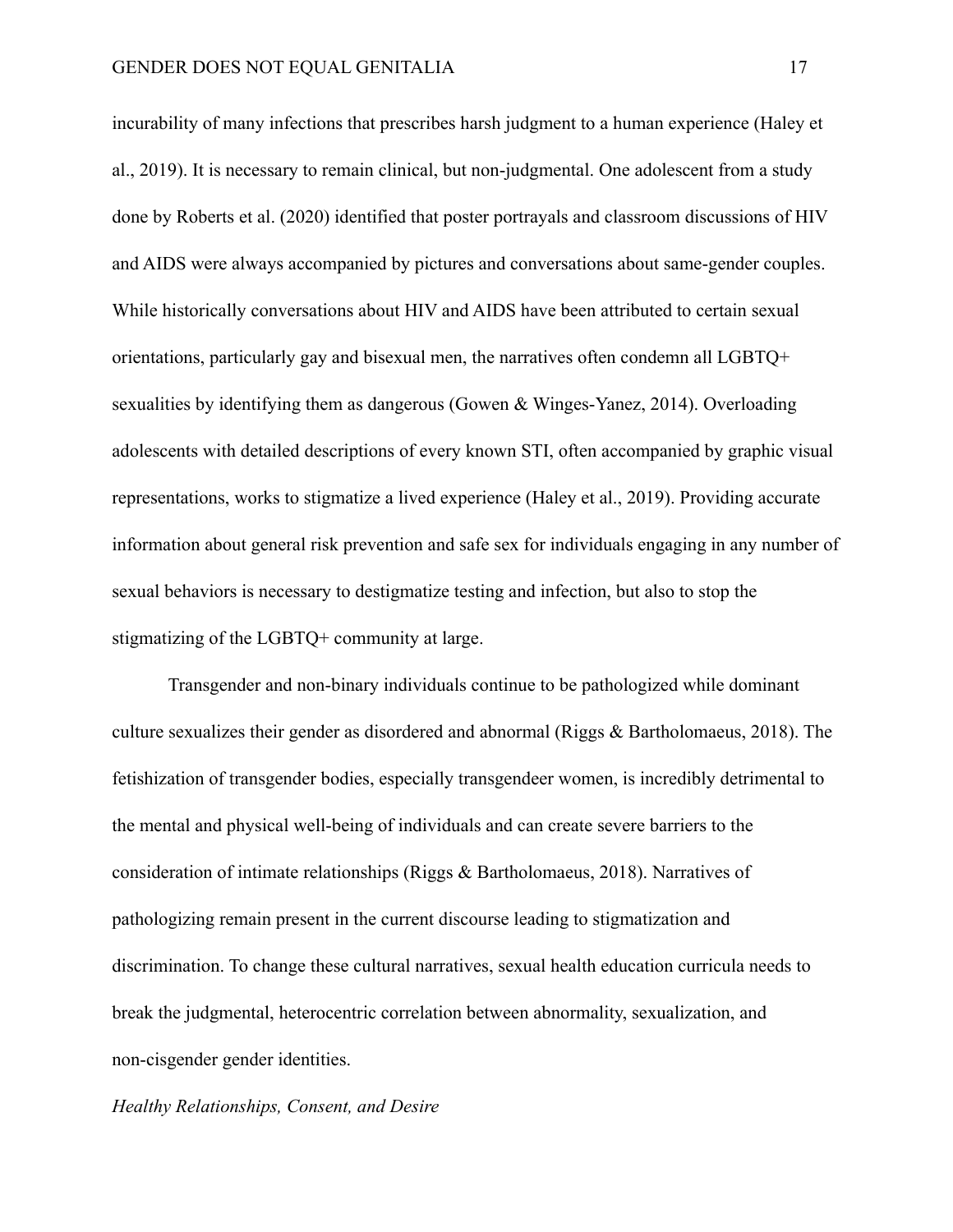Beyond the barriers to intimacy that navigating gender dysphoria and a fear of fetishization can cause, non-binary and transgender individuals have reported feeling shameful, isolated, and undeserving of romantic affection in sexual relations because they are largely excluded from the representations of relationships presented in school-based sexual health education curricula (Haley et al., 2019). The experience of feeling othered because the relationships being discussed are represented as cis-centric and do not reflect the wide variety of romantic and sexual partnerships that exist has been shown to be incredibly deletrious to the psychological and physical well-being of non-binary and transgender youth (Haley et al., 2019; Riggs & Bartholomaeus, 2018). Transgender and non-binary adolescents are at a higher risk for emotional vulnerability, dating violence, manipulation, and sexual assault than their cisgender peers, but creating sexual education curricula that depicts relationships outside the binary prescription of heterosexual monogamy works to validate that non-binary and cisgender youth alike are worthy of respect and healthy relationships (Haley et al., 2019).

While comprehensive sexual education may touch on healthy relationships, there have been further recommendations within the literature for examinations of such topics as consent, communication, and boundary setting (Bradford et al., 2019; Gowen & Winges-Yanez, 2014; Haley et al., 2019; Riggs & Bartholomaeus, 2018). In a study done by Haley et al. (2019), participants advocated for modeling consent as a recurring process in which an individual gives consent continually; saying yes to engaging in one behavior is not a yes to all behavior from that moment forward. Participants also highlighted the importance of teaching consent at an early age to help individuals develop healthy boundaries, self-respect, and healthy interactions and relationships across the lifespan. And while the benefits of defining and practicing consent in the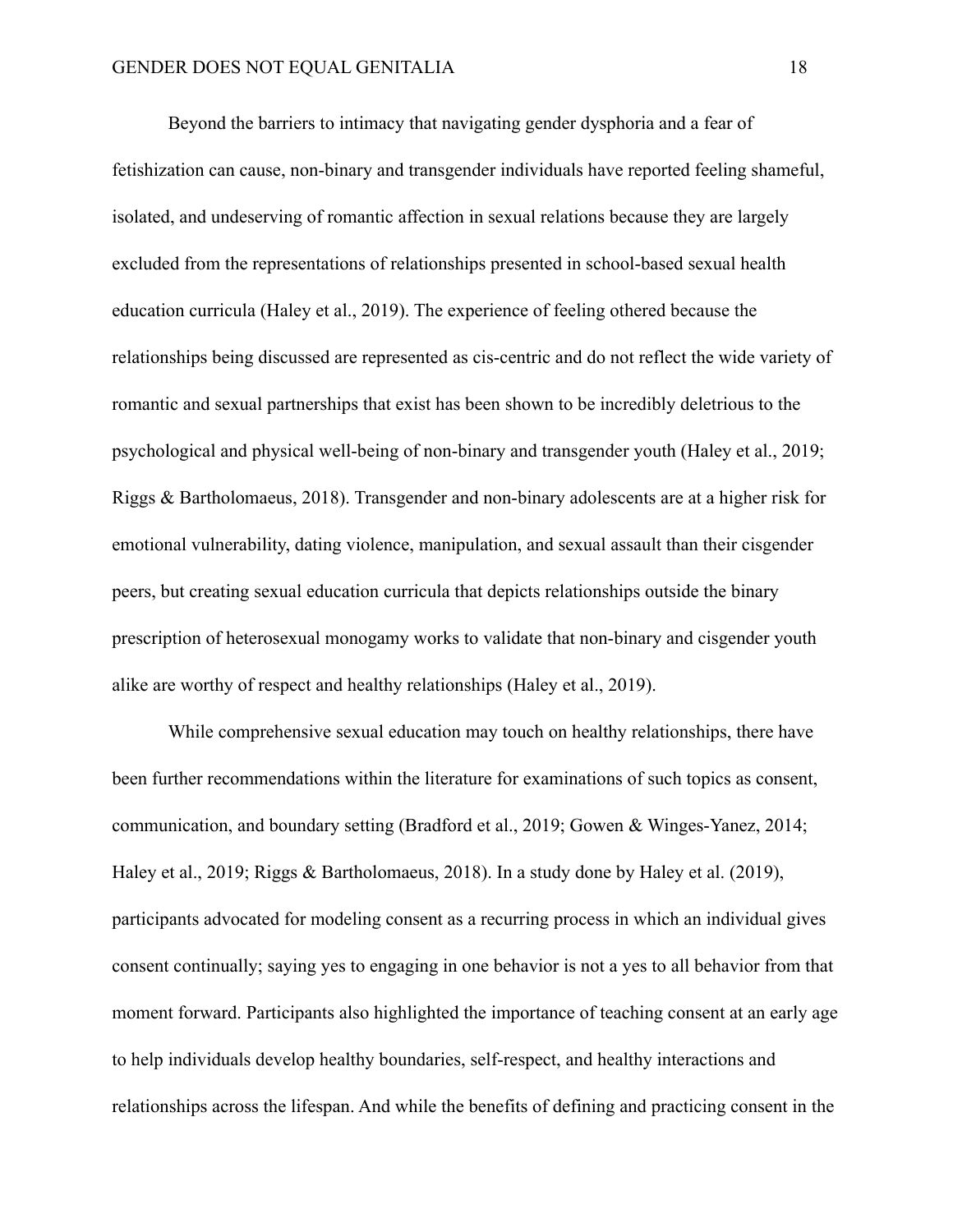context of sexual education are not limited to non-binary and transgender individuals, these youth may be faced with more barriers to intimacy while navigating gender dysphoria and higher rates of sexual and romantic manipulation (Riggs & Bartholomaeus, 2018).

Including information on healthy communication strategies in sex education has been shown to increase safer-sex practices among adolescents (Gowen & Winges-Yanez, 2014), however at this time discussions about effective and healthy communication between partners are scarce (Bradford et al., 2019). Within the literature, there is an overwhelming consensus of transgender and non-binary youth feeling inadequately prepared to navigate healthy relationships or early sexual encounters in large part because non-heterosexual representations, and specifically sex as anything other than vaginal penetration, were almost entirely absent from the classroom conversations (Haley et al., 2019). However, a nuanced understanding of the emotional components of relationships are just as absent from the narrative (Gowen & Winges-Yanez, 2014).

A focus on anatomy and the basic mechanical aspects of sexual activities, however cisgender and heterocentric they may be, remains the basis for most sexual education courses that take a comprehensive approach. However, when it comes to the emotional aspects of human sexuality, like desire, pleasure, and emotional intimacy, there is little to no coverage (Bradford et al., 2019; Haley et al., 2019). In a study conducted by Haley et al. (2019), one non-binary participant described being unaware of how emotionally and sexually risky their behavior had been at a young age because their understanding of sex was strictly vaginal penetration, and the sexual activities they were engaging were not vaginal intercourse. When transgender and non-binary individuals are included in discussions about relationships, there is also often an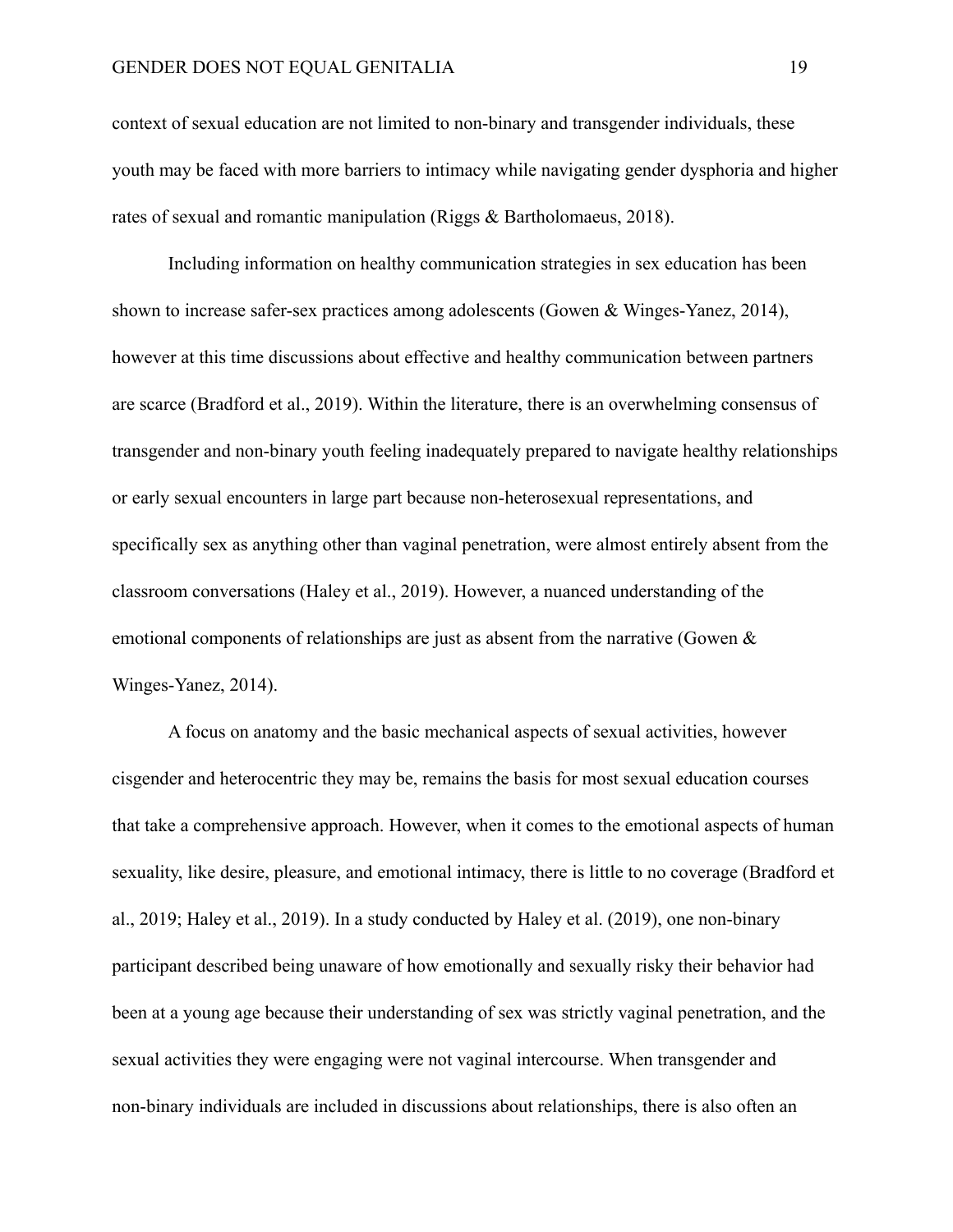overwhelming focus placed on risk prevention and relationship violence, and very little value placed on narratives of pleasure and happiness (Riggs  $\&$  Bartholomaeus, 2018). There is a need to destigmatize pleasure and desire while affirming identities along the entire spectrum of gender expression and sexual attraction (Haley et al., 2019).

# **Implications of Identity Development on Non-Binary and Transgender Adolescents**

Exclusive narratives established in sexual education classes create hostile school climates where there are higher rates of victimization among transgender and non-binary youth (Hobaica et al., 2019). Given how central school is as a developmental environment, sex education has the potential to address the disparities in psychological and physical well-being between non-binary and transgender adolescents and their heterosexual, cisgender peers (Sondag et al., 2020). The research reviewed by Bronfenbrenner and Morris (2006) demonstrates that proximal processes have a stronger influence on development when the quality of the environment increases. When the proximal processes involving teachers and peers exclude non-binary and transgender youth from the conversations around sex and sexuality, however, the quality of the environmental context deteriorates (Hobaica et al., 2019; Sondag et al., 2020).

Empirical findings suggest that school-based sexual health curricula that presents information about diverse experiences in an open and unprejudiced way protect individuals against engagement in harmful sexual behavior (Sondag et al., 2020). Actively including transgender narratives in the curricula encourages affirming peer related support which in turn improves the overall well-being of transgender youth (Hobaica et al., 2019). Inclusive sexual education has been shown to create more tolerant and empathetic school climates where both faculty and students are more likely to intervene when they witness the victimization of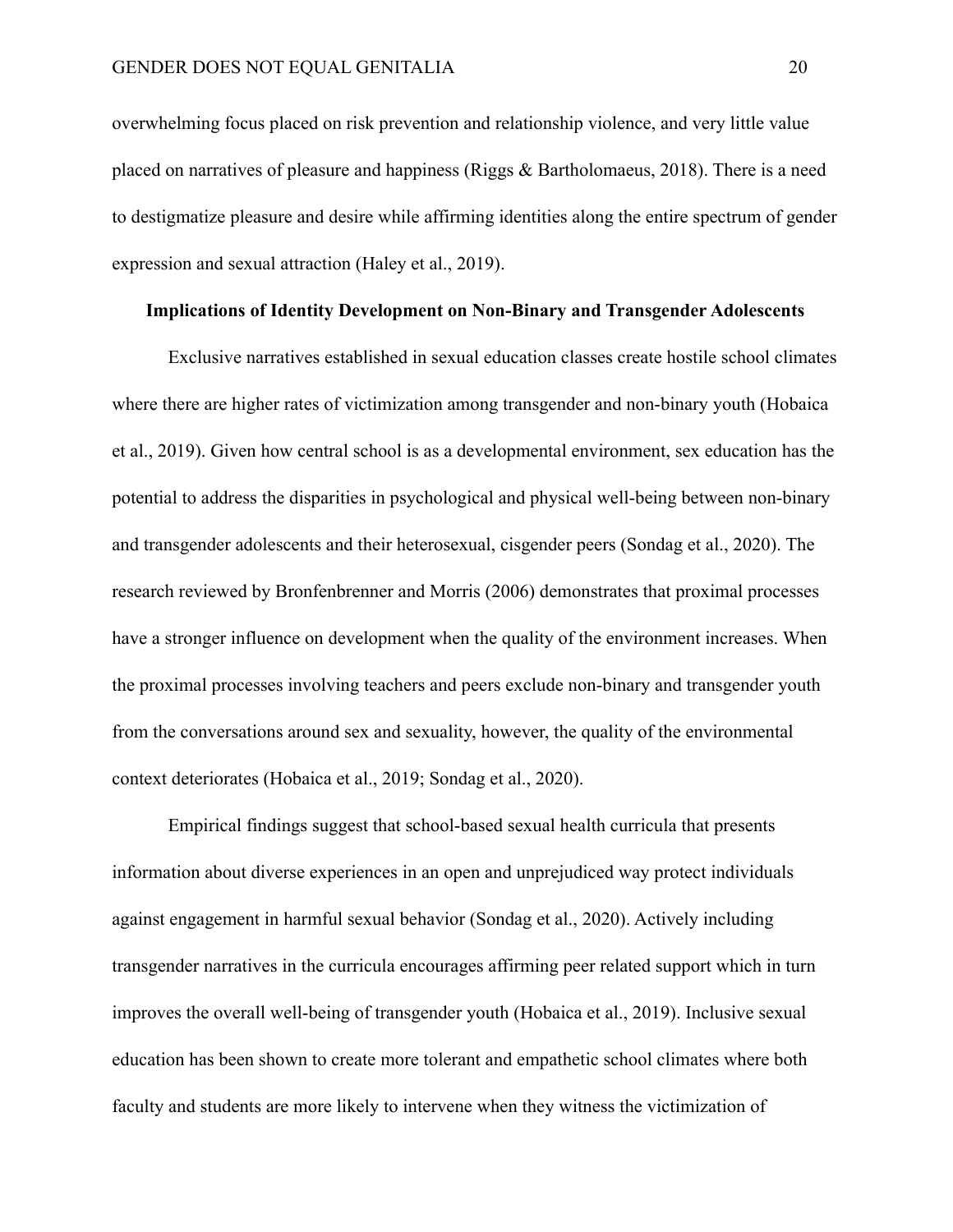non-heterosexual students (Epps et al., 2021), while including conversations about cisgenderism and transphobia has the potential to reduce the pathologizing and fetishization of transgender adolescents (Riggs & Bartholomaeus, 2018). Individuals within the bioecological model construct their agency through the choices they make within the context of and based around the social interactions they have within their microsystems (Bronfenbrenner & Morris, 2006), and in this way having autonomy and agency in the process of development is tied to the quality of an individual's environment and the proximal processes that play out there.

#### **Limitations**

There is an undeniable dearth of research around the experiences of transgender and non-binary youth and sexual health education within the field of developmental psychology. The empirical studies reviewed above are largely qualitative in nature with small and homogeneous participant samples (Bates et al., 2020; Bradford et al., 2019; Gowen & Winges-Yanez, 2014; Pullen Sansfaçon et al., 2020; Roberts et al., 2020). The lack of quantitative data and geographical, cultural, ethnic, and racial diversity are huge limitations within the literature, but also to the implications of the material provided for this thesis. Very little research has been done on the intersectionality of gender identity, experienced sexual education, and adolescents of color (Tordoff et al., 2021; Roberts et al., 2020). From a legislative standpoint, not only is there no standardized curricula, either abstinence-based or comprehensive, for sex education between states or even between school districts within the same state here in the U.S., there is no standardized definition of inclusivity or what identifies curriculum as inclusive (Gowen & Winges-Yanez, 2014). The body of empirical research examining the disparities non-heterosexual and non-cisgender adolescents experience in the realm of school-based sexual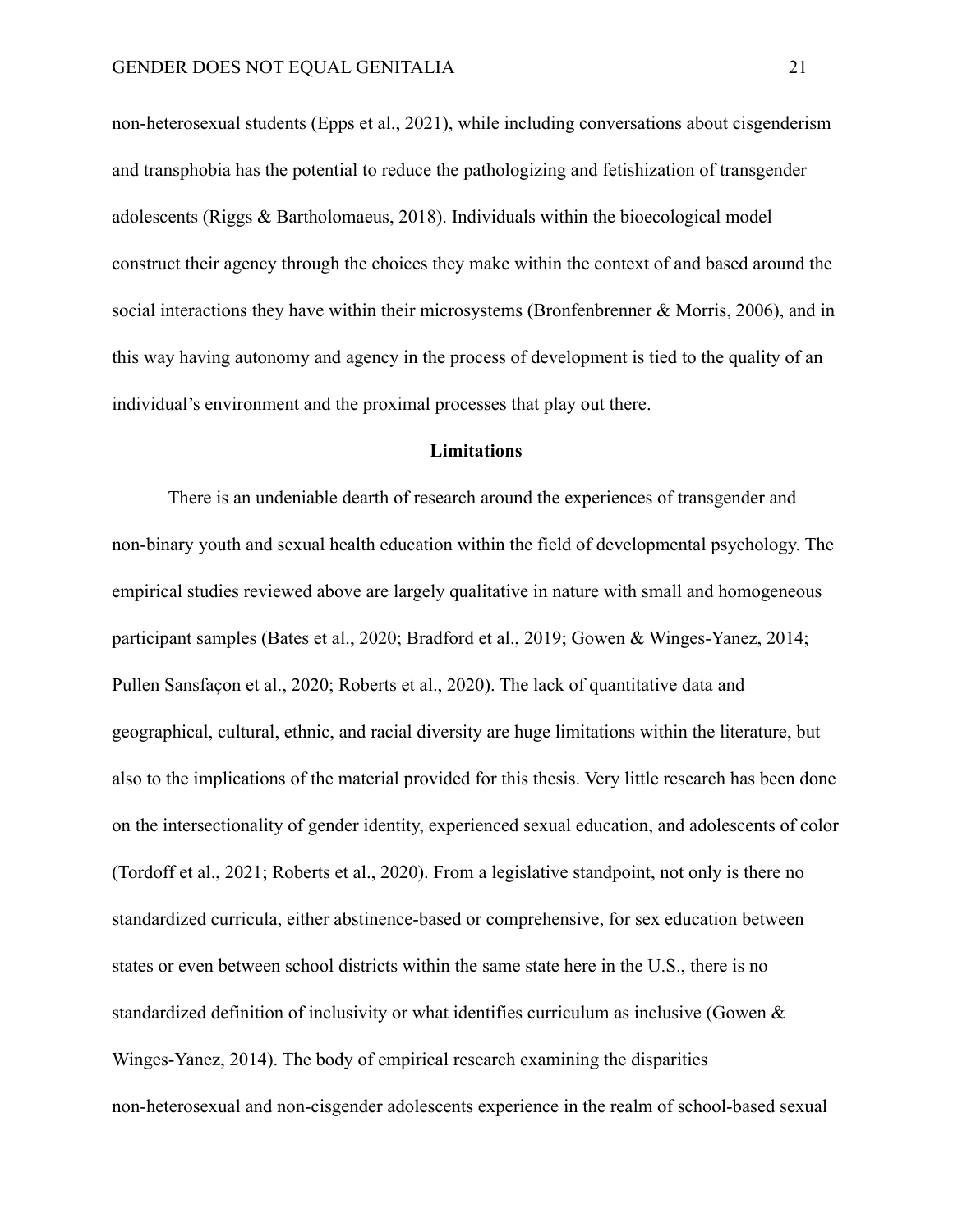education has largely focused on sexual minorities, while predominantly leaving gender minorities, like non-binary and transgender youth, out of the conversation (Hobaica et al., 2019).

# **Conclusion**

School-based sexual education in the United States, as well as abroad, continues to reside entrenched in social and cultural constructions of binary gender and sexual ideologies that promote hetero- and cis-centric norms within classroom settings. For individuals whose gender identities do not align with their sex assigned at birth, these environments do not provide a basis for safe and inclusive educational learning experiences. Transgender and non-binary adolescents experience higher rates of physical and verbal victimization during school, and have been shown to suffer from poorer psychological, physical, and emotional health outcomes than their heterosexual and cisgender peers (Bradford et al., 2019; Epps et al., 2021; Haley et al., 2019; Hobaica et al., 2019; Riggs & Bartholomaeus, 2018; Snapp et al., 2015; Tordoff et al., 2021). Based on qualitative research done within the discipline of psychology, transgender and non-binary youth have established numerous recommendations for constructing safer and more supportive, identity affirming educational environments by creating more inclusivity of different gender and sexual identities within school-based sexual health curricula.

The most dominant narratives for inclusivity were identified as: 1) the linguistic de-gendering of anatomy and anatomical processes so that gender and genitalia are no longer discussed as synonymous, 2) further inclusion of non-binary and transgender specific, medically accurate, and non-judgmental information about fertility, pregnancy, and STI prevention to combat the pathologizing of the non-binary body, and 3) the addition of information pertaining to the emotional aspects of sexuality, healthy relationships, and narratives of desire and pleasure as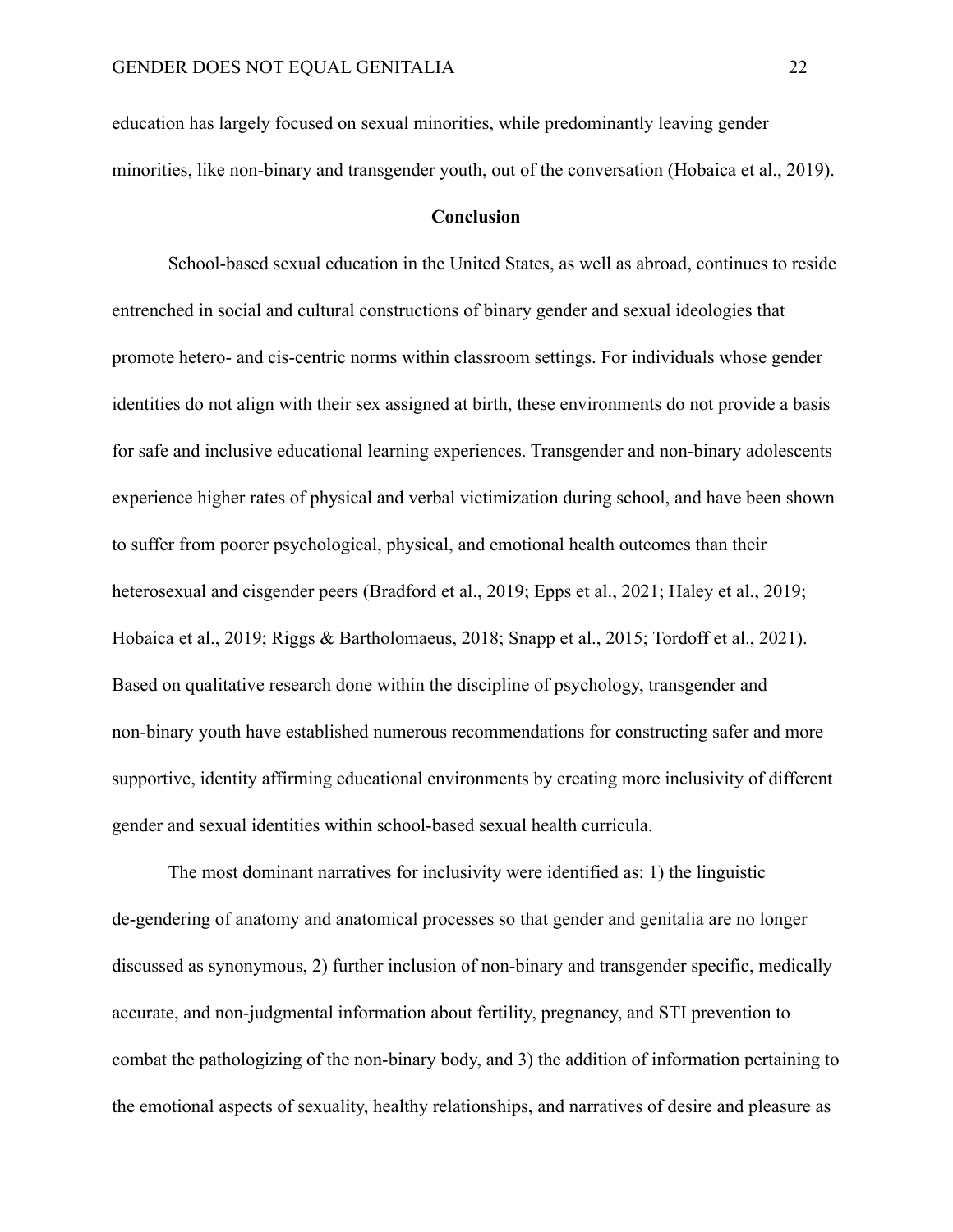opposed to reductive narratives solely focused on negative outcomes of risky sexual behavior and risk prevention. And though the body of research exploring the need for increased inclusivity in sexual education curricula remains limited at this time, the necessity for these changes should not be overlooked.

Sexual education classes have the potential to create more accepting, open, and progressive school climates (Sondag et al., 2020). When school is not only reported as the primary environment for verbal and physical bullying, but also often the first location where non-binary and transgender individuals experienced physically harassment based on differences in gender and sexual identity (Toomey et al., 2010), the field should undoubtedly consider intervening on issues of inclusivity within sex education curricula. Peers have a uniquely strong influence over individuals during adolescence (Ragelienė, 2016) and creating more accepting and inclusive school-climates through the removal of cisgender and heterosexual normativity in sex education stands to establish more positive proximal processes that could, in turn, allow transgender and non-binary students to feel more affirmed and secure in their gender identities. With implications on the physical and mental well-being and successful integration of self, future empirical research is essential to understand whether inclusive school-based sexual education curricula can impact the identity development of transgender and non-binary adolescents in such ways.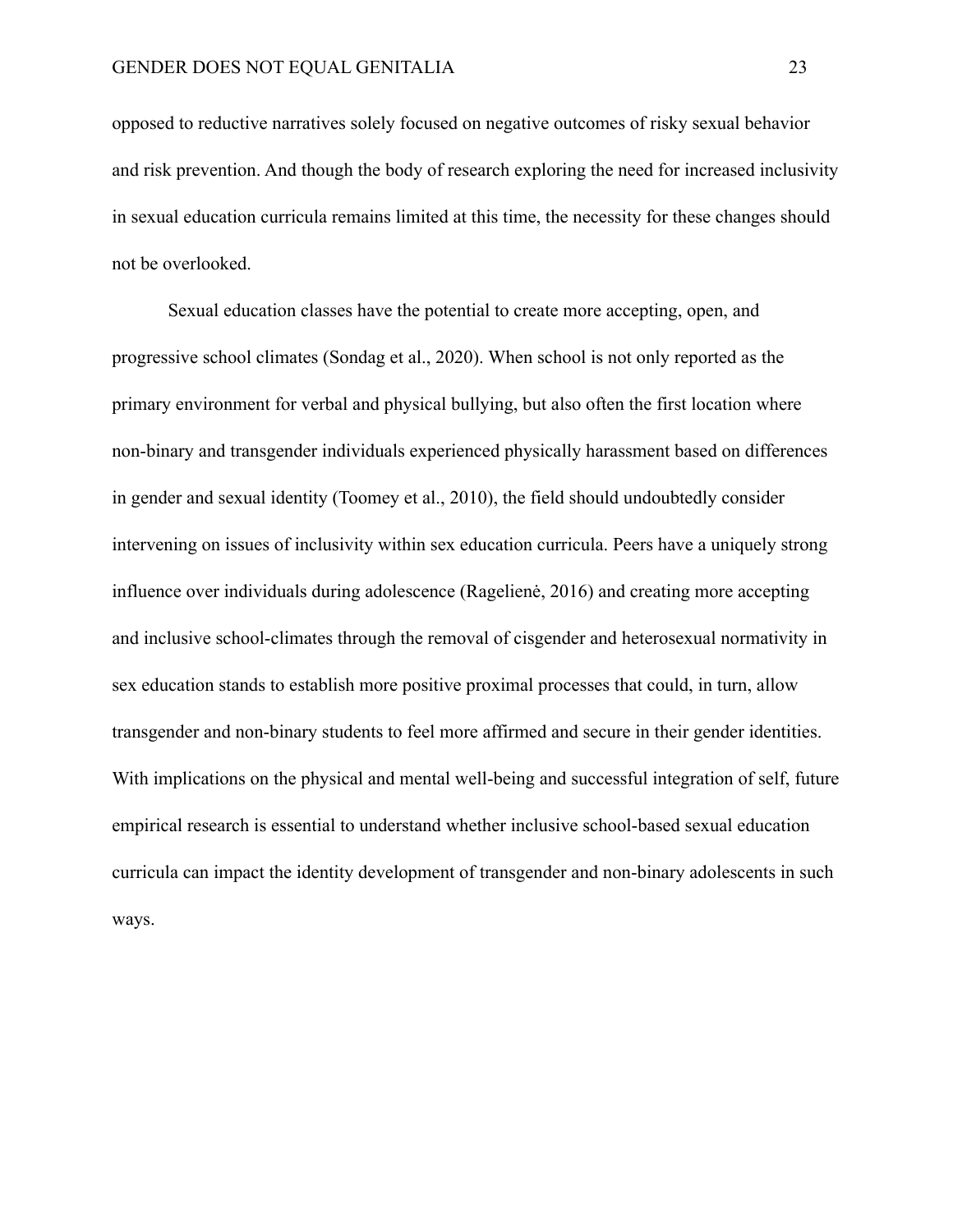## **References**

- Abbott, K., Ellis, S., & Abbott, R. (2015). "We Don't Get Into All That": An Analysis of How Teachers Uphold Heteronormative Sex and Relationship Education. *Journal of Homosexuality*, *62*(12), 1638–1659. <https://doi.org/10.1080/00918369.2015.1078203>
- Bates, A., Hobman, T., & Bell, B. T. (2020). "Let Me Do What I Please With It... Don't Decide My Identity For Me": LGBTQ+ Youth Experiences of Social Media in Narrative Identity Development. *Journal of Adolescent Research*, *35*(1), 51-83.
- Bay-Cheng, L. Y. (2003). The Trouble of Teen Sex: The construction of adolescent sexuality through school-based sexuality education. *Sex Education*, *3*(1), 61–74. <https://doi.org/10.1080/1468181032000052162>
- Bradford, N. J., DeWitt, J., Decker, J., Berg, D. R., Spencer, K. G., & Ross, M. W. (2019). Sex education and transgender youth: 'Trust Means Material By and For Queer and Trans People'. *Sex Education*, *19*(1), 84-98. <https://doi.org/10.1080/14681811.2018.1478808>
- Bronfenbrenner, U., & Evans, G. W. (2000). Developmental Science in the 21st Century: Emerging Questions, Theoretical Models, Research Designs and Empirical Findings. *Social Development*, *9*(1), 115–125. <https://doi.org/10.1111/1467-9507.00114>
- Bronfenbrenner, U., & Morris, P. A. (2006). The Bioecological Model of Human Development. In R. M. Lerner & W. Damon (Eds.), *Handbook of child psychology: Theoretical models of human development* (6th ed., Vol. 1, pp. 793–828). John Wiley & Sons Inc. <https://doi.org/10.1002/9780470147658.chpsy0114>
- Elia, J. P., & Eliason, M. J. (2010). Dangerous Omissions: Abstinence-Only-Until-Marriage School-Based Sexuality Education and the Betrayal of LGBTQ Youth. *American Journal of Sexuality Education*, *5*(1), 17–35. <https://doi.org/10.1080/15546121003748848>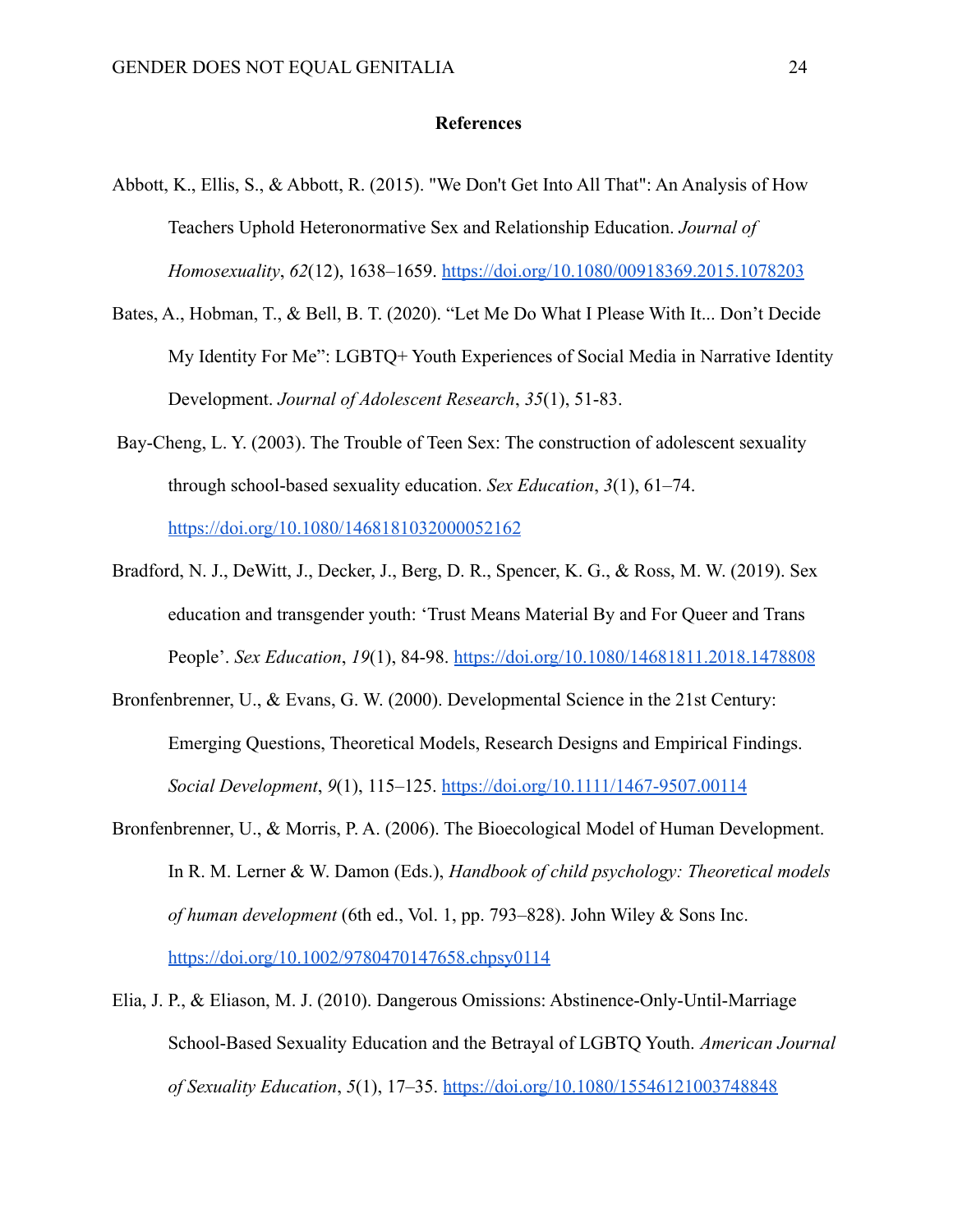Epps, B., Markowski, M., & Cleaver, K. (2021). A Rapid Review and Narrative Synthesis of the Consequences of Non-Inclusive Sex Education in UK Schools on Lesbian, Gay, Bisexual, Transgender and Questioning Young People. *The Journal of School Nursing*, 105984052110433–10598405211043394. https://doi.org/10.1177/10598405211043394

- Gowen, L. K., & Winges-Yanez, N. (2014). Lesbian, Gay, Bisexual, Transgender, Queer, and Questioning Youths' Perspectives of Inclusive School-Based Sexuality Education. *The Journal of Sex Research*, 51(7), 788–800. <https://doi.org/10.1080/00224499.2013.806648>
- Haley, S. G., Tordoff, D. M., Kantor, A. Z., Crouch, J. M., & Ahrens, K. R. (2019). Sex Education for Transgender and Non-Binary Youth: Previous Experiences and Recommended Content. *The Journal of Sexual Medicine*, *16*(11), 1834–1848. <https://doi.org/10.1016/j.jsxm.2019.08.009>
- Hobaica, S., Schofield, K., & Kwon, P. (2019). "Here's Your Anatomy…Good Luck": Transgender Individuals in Cisnormative Sex Education. *American Journal of Sexuality Education*, *14*(3), 358–387. <https://doi.org/10.1080/15546128.2019.1585308>
- Kirby, D. B. (2008). The impact of abstinence and comprehensive sex and STD/HIV education programs on adolescent sexual behavior. *Sexuality Research & Social Policy*, *5*(3), 18–27. <https://doi.org/10.1525/srsp.2008.5.3.18>
- Kohler, P. K., Manhart, L. E., & Lafferty, W. E. (2008). Abstinence-Only and Comprehensive Sex Education and the Initiation of Sexual Activity and Teen Pregnancy. *Journal of Adolescent Health*, *42*(4), 344–351. <https://doi.org/10.1016/j.jadohealth.2007.08.026>
- Merçon‐Vargas, E. A., Lima, R. F. F., Rosa, E. M., & Tudge, J. (2020). Processing Proximal Processes: What Bronfenbrenner Meant, What He Didn't Mean, and What He Should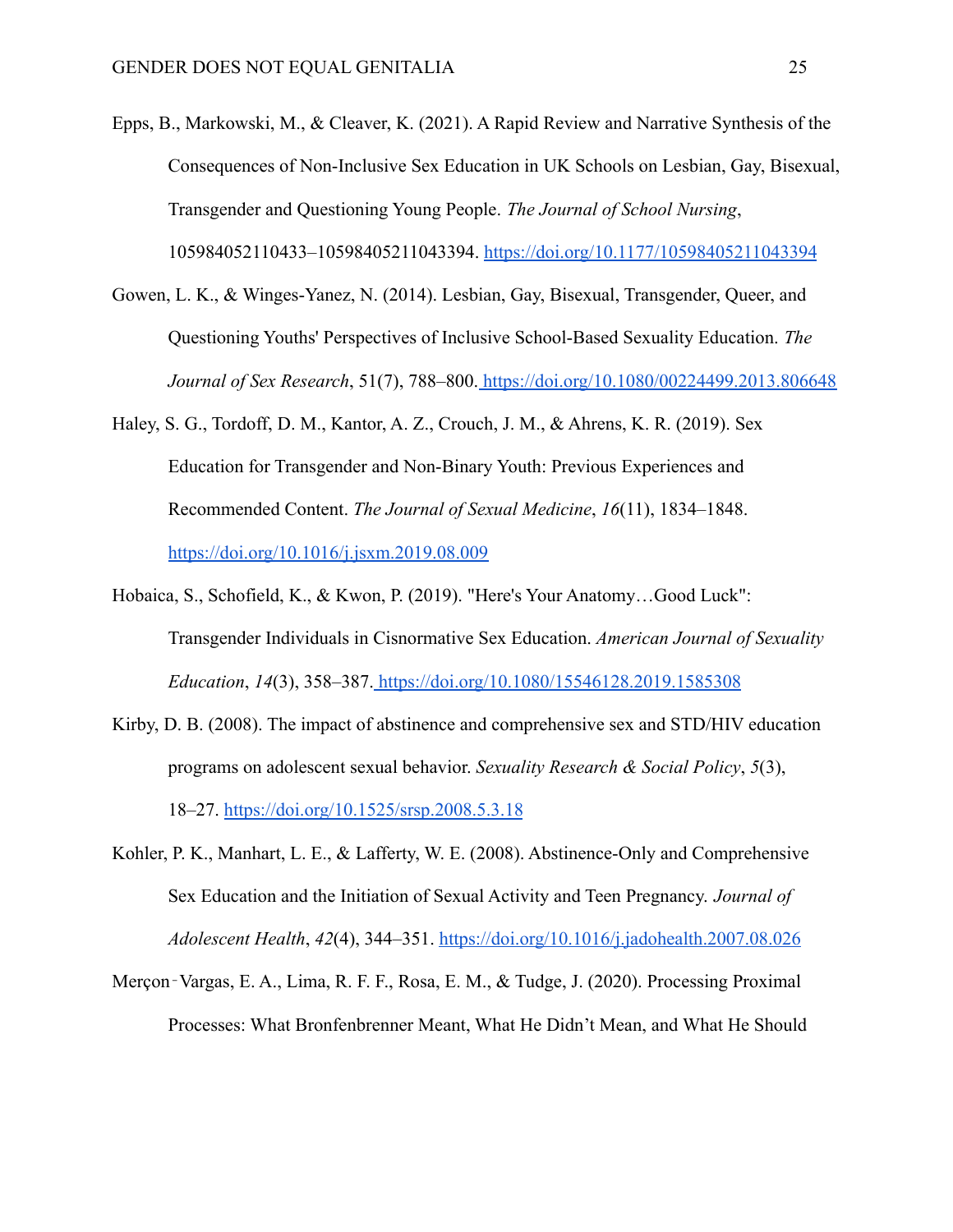Have Meant. *Journal of Family Theory & Review*, *12*(3), 321–334.

<https://doi.org/10.1111/jftr.12373>

- O'Farrell, M., Corcoran, P., & Davoren, M. P. (2021). Examining LGBTI+ inclusive sexual health education from the perspective of both youth and facilitators: a systematic review. *BMJ Open*, 11(9), e047856–e047856.
- Pullen Sansfaçon, A., Medico, D., Suerich-Gulick, F., & Temple Newhook, J. (2020). "I knew that I wasn't cis, I knew that, but I didn't know exactly": Gender identity development, expression and affirmation in youth who access gender affirming medical care. *International Journal of Transgender Health*, *21*(3), 307-320
- Ragelienė, T. (2016). Links of Adolescents Identity Development and Relationship with Peers: A Systematic Literature Review. *Journal of the Canadian Academy of Child and Adolescent Psychiatry*, *25*(2), 97–105.
- Riggs, D. W., & Bartholomaeus, C. (2018). Transgender young people's narratives of intimacy and sexual health: implications for sexuality education. *Sex Education*, *18*(4), 376–390. <https://doi.org/10.1080/14681811.2017.1355299>
- Roberts, C., Shiman, L. J., Dowling, E. A., Tantay, L., Masdea, J., Pierre, J., Lomax, D., & Bedell, J. (2020). LGBTQ+ students of colour and their experiences and needs in sexual health education: 'You belong here just as everybody else' *Sex Education*, *20*(3), 267–282. <https://doi.org/10.1080/14681811.2019.1648248>
- Santelli, J., Ott, M. A., Lyon, M., Rogers, J., Summers, D., & Schleifer, R. (2006). Abstinence and abstinence-only education: A review of U.S. policies and programs. *Journal of Adolescent Health*, *38*(1), 72–81. <https://doi.org/10.1016/j.jadohealth.2005.10.006>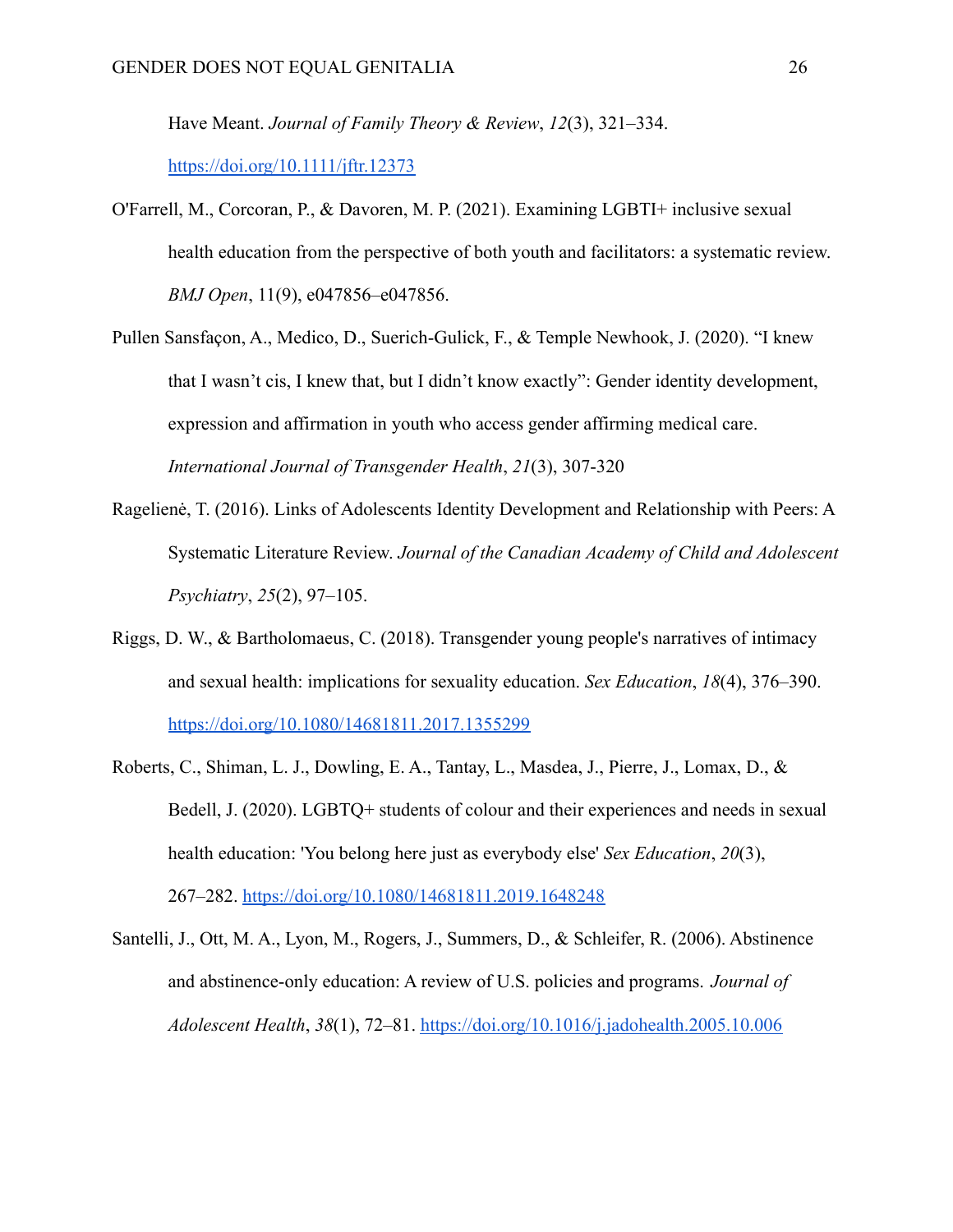*Sexual orientation and gender identity definitions*. (n.d.). Human Rights Campaign. Retrieved March 1, 2022, from

https://www.hrc.org/resources/sexual-orientation-and-gender-identity-terminology-and-de finitions

- *Sexual orientation and gender*. (2020, December 18). MyHealth.Alberta.ca Government of Alberta Personal Health Portal. Retrieved January 21, 2022, from https://myhealth.alberta.ca/Alberta/Pages/gender-ID-expression-LGBTQ.aspx
- Singh, S., & Darroch, J. E. (2000). Adolescent Pregnancy and Childbearing: Levels and Trends in Developed Countries. *Family Planning Perspectives*, *32*(1), 14–23. <https://doi.org/10.2307/2648144>
- Snapp, S.D., McGuire, J.K., Sinclair, K.O., Gabrion, K., & Russell, S.T. (2015). LGBTQ-inclusive curricula: why supportive curricula matter. *Sex Education, 15*, 580 - 596.
- Sondag, A. K., Johnson, A. G., & Parrish, M. E. (2020). School sex education: Teachers' and young adults' perceptions of relevance for LGBT students. *Journal of LGBT Youth*, 1–21. https://doi.org/10.1080/19361653.2020.1789530
- Stanger-Hall, K., & Hall, D. W. (2011). Abstinence-Only Education and Teen Pregnancy Rates: Why We Need Comprehensive Sex Education in the U.S. *PLoS One, 6*(10).

<http://dx.doi.org/10.1371/journal.pone.0024658>

Toomey, R. B., Ryan, C., Diaz, R. M., Card, N. A., & Russell, S. T. (2010). Gender-Nonconforming Lesbian, Gay, Bisexual, and Transgender Youth: School Victimization and Young Adult Psychosocial Adjustment. *Developmental Psychology*, *46*(6), 1580–1589. https://doi.org/10.1037/a0020705